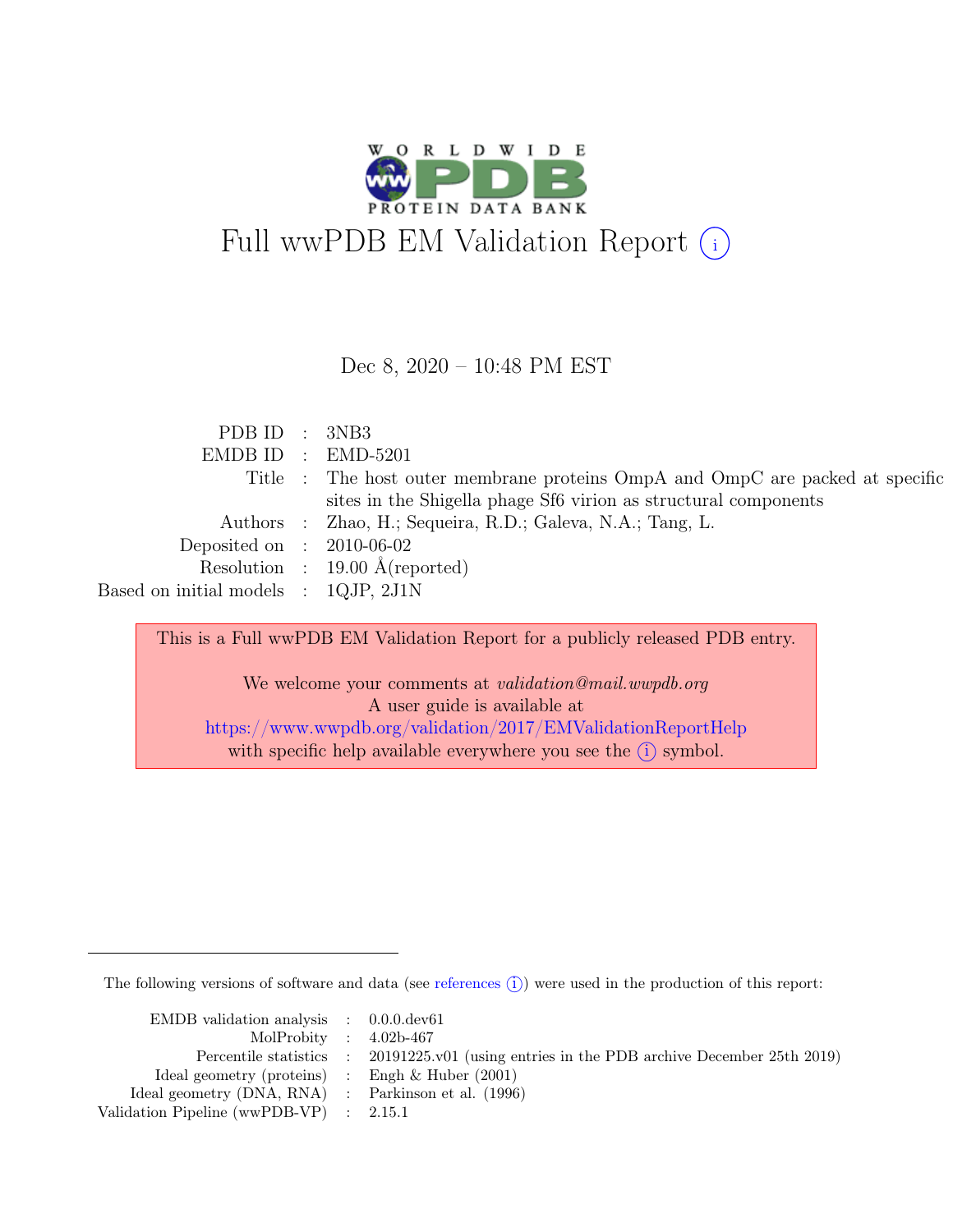## 1 Overall quality at a glance  $(i)$

The following experimental techniques were used to determine the structure: ELECTRON MICROSCOPY

The reported resolution of this entry is 19.00 Å.

Percentile scores (ranging between 0-100) for global validation metrics of the entry are shown in the following graphic. The table shows the number of entries on which the scores are based.



| Metric.               | Whole archive<br>$(\#Entries)$ | <b>EM</b> structures<br>$(\#Entries)$ |  |  |
|-----------------------|--------------------------------|---------------------------------------|--|--|
| Clashscore            | 158937                         | 4297                                  |  |  |
| Ramachandran outliers | 154571                         | 4023                                  |  |  |
| Sidechain outliers    | 154315                         | 3826                                  |  |  |

The table below summarises the geometric issues observed across the polymeric chains and their fit to the map. The red, orange, yellow and green segments of the bar indicate the fraction of residues that contain outliers for  $\geq$ =3, 2, 1 and 0 types of geometric quality criteria respectively. A grey segment represents the fraction of residues that are not modelled. The numeric value for each fraction is indicated below the corresponding segment, with a dot representing fractions  $\epsilon = 5\%$ The upper red bar (where present) indicates the fraction of residues that have poor fit to the EM map (all-atom inclusion  $\langle 40\% \rangle$ ). The numeric value is given above the bar.

| Mol      |        | Chain   Length | Quality of chain |         |     |  |  |  |
|----------|--------|----------------|------------------|---------|-----|--|--|--|
|          | А      | 346            | 5%<br>32%        | $5\%$ . | 60% |  |  |  |
|          | Β      | 346            | 5%<br>32%        | $5\%$ . | 60% |  |  |  |
|          | $\cap$ | 346            | 32%              | $5\%$ . | 60% |  |  |  |
| $\Omega$ |        | 346            |                  | 55%     | 97% |  |  |  |

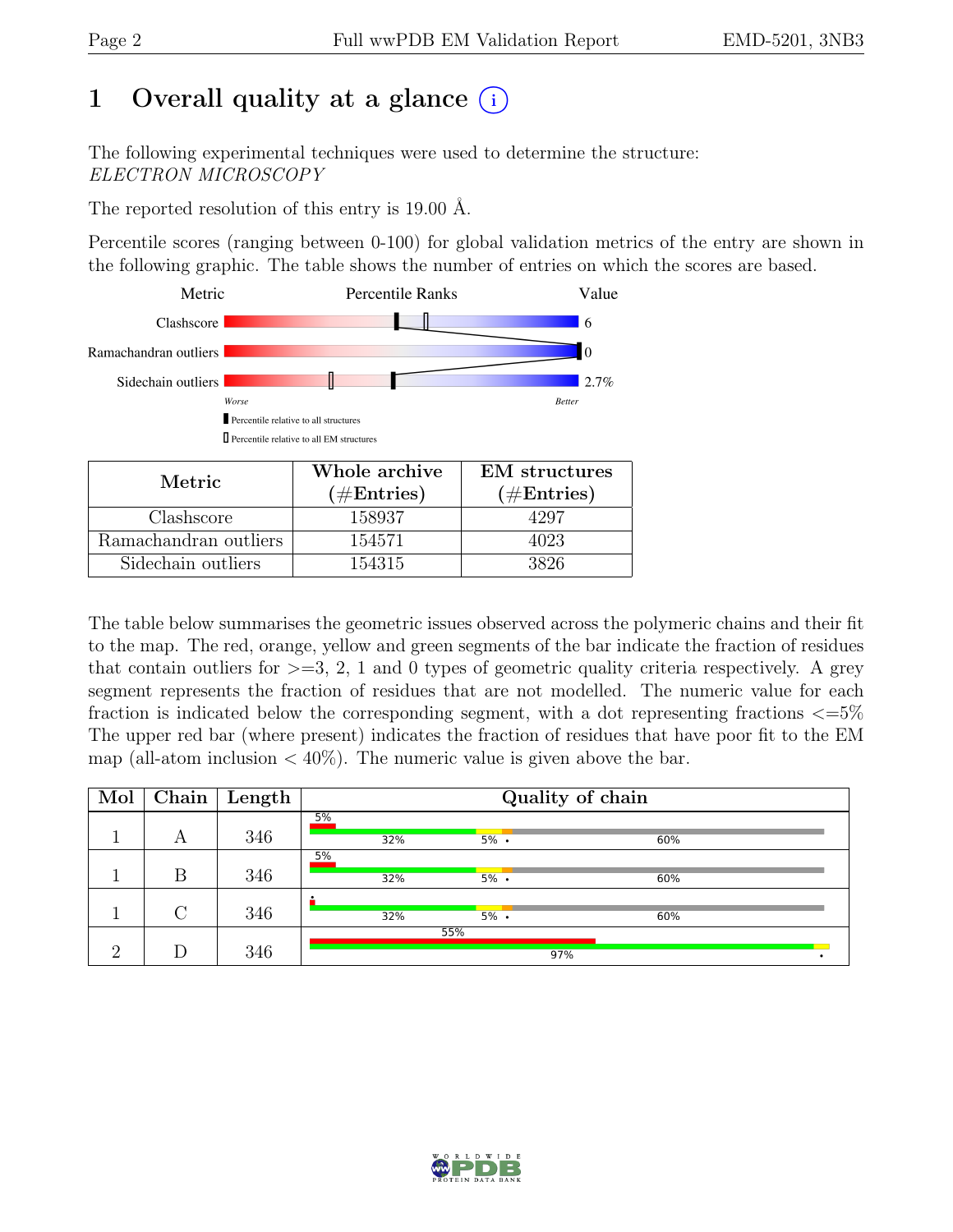## 2 Entry composition (i)

There are 2 unique types of molecules in this entry. The entry contains 5945 atoms, of which 0 are hydrogens and 0 are deuteriums.

In the tables below, the AltConf column contains the number of residues with at least one atom in alternate conformation and the Trace column contains the number of residues modelled with at most 2 atoms.

| Mol |   | Chain Residues | <b>Atoms</b>      |  |                  |                |  | $\mathrm{AltConf} \mid \mathrm{Trace}$ |  |
|-----|---|----------------|-------------------|--|------------------|----------------|--|----------------------------------------|--|
|     | A | 137            | Total C N<br>1077 |  | 695 178 200 4    | $\overline{O}$ |  |                                        |  |
|     | B | 137            | Total C N<br>1077 |  | 695 178 200      |                |  |                                        |  |
|     |   | 137            | Total C<br>1077   |  | N<br>695 178 200 |                |  |                                        |  |

• Molecule 1 is a protein called Outer membrane protein A.

There are 6 discrepancies between the modelled and reference sequences:

| Chain                 | Residue | Modelled | Actual     | Comment               | Reference  |
|-----------------------|---------|----------|------------|-----------------------|------------|
|                       | 34      | LYS.     | <b>GLN</b> | <b>SEE REMARK 999</b> | UNP P0A910 |
| A                     | 107     | TYR.     | <b>LYS</b> | <b>SEE REMARK 999</b> | UNP P0A910 |
| B                     | 34      | LYS.     | <b>GLN</b> | <b>SEE REMARK 999</b> | UNP P0A910 |
| B                     | 107     | TYR.     | <b>LYS</b> | <b>SEE REMARK 999</b> | UNP P0A910 |
| $\mathcal{C}_{\cdot}$ | 34      | LYS.     | <b>GLN</b> | <b>SEE REMARK 999</b> | UNP P0A910 |
| $\cap$                | 107     | TYR.     | <b>LYS</b> | SEE REMARK 999        | UNP P0A910 |

• Molecule 2 is a protein called Outer membrane protein C.

| Mol | $ $ Chain $ $ Residues | Atoms         |      |         |  |  | $\mathrm{AltConf} \mid \mathrm{Trace}$ |  |
|-----|------------------------|---------------|------|---------|--|--|----------------------------------------|--|
|     | 346                    | Total<br>2714 | 1699 | 458 554 |  |  |                                        |  |

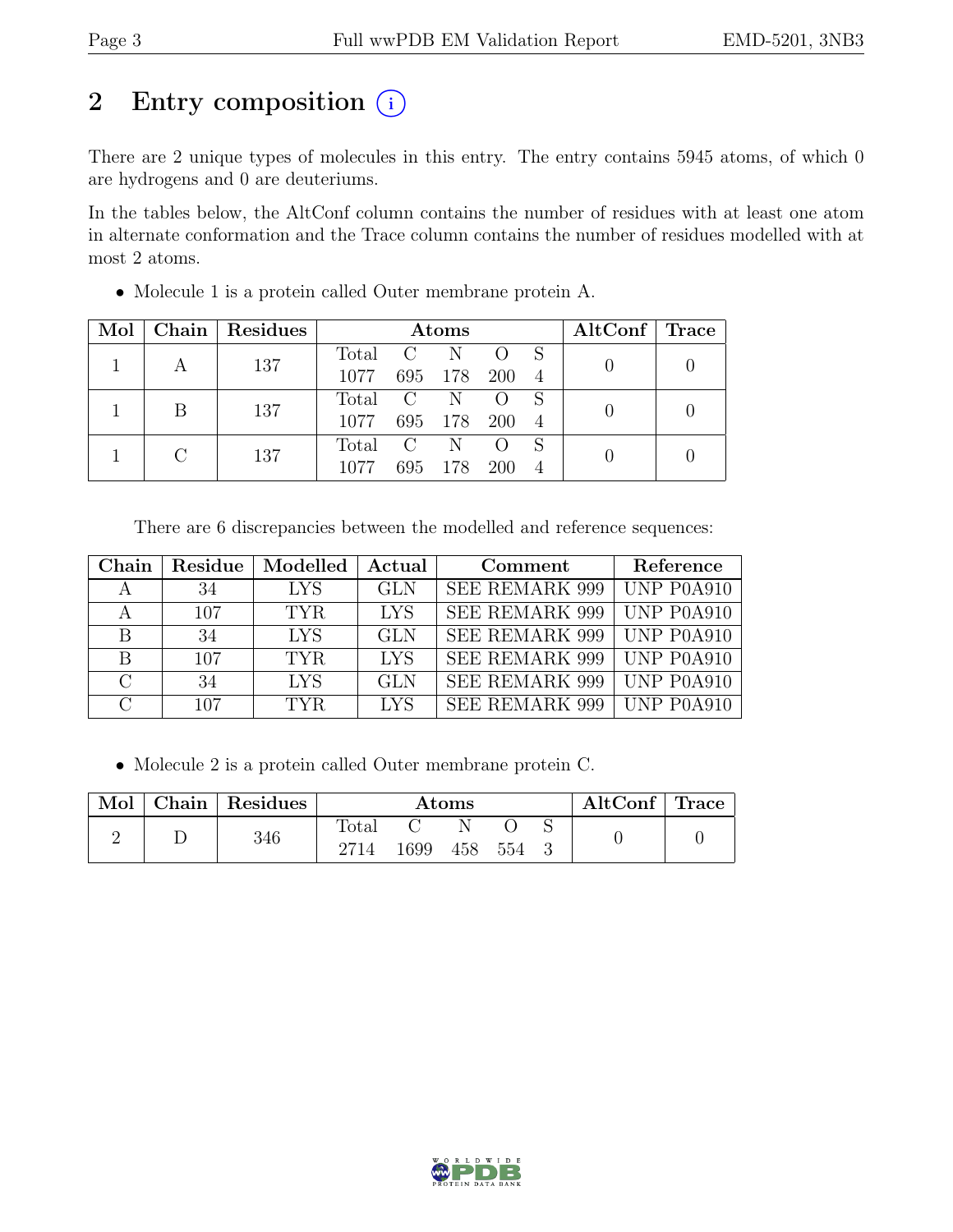## <span id="page-3-0"></span>3 Residue-property plots  $(i)$

These plots are drawn for all protein, RNA, DNA and oligosaccharide chains in the entry. The first graphic for a chain summarises the proportions of the various outlier classes displayed in the second graphic. The second graphic shows the sequence view annotated by issues in geometry and atom inclusion in map density. Residues are color-coded according to the number of geometric quality criteria for which they contain at least one outlier: green  $= 0$ , yellow  $= 1$ , orange  $= 2$ and red  $=$  3 or more. A red diamond above a residue indicates a poor fit to the EM map for this residue (all-atom inclusion  $\langle 40\% \rangle$ ). Stretches of 2 or more consecutive residues without any outlier are shown as a green connector. Residues present in the sample, but not in the model, are shown in grey.

• Molecule 1: Outer membrane protein A



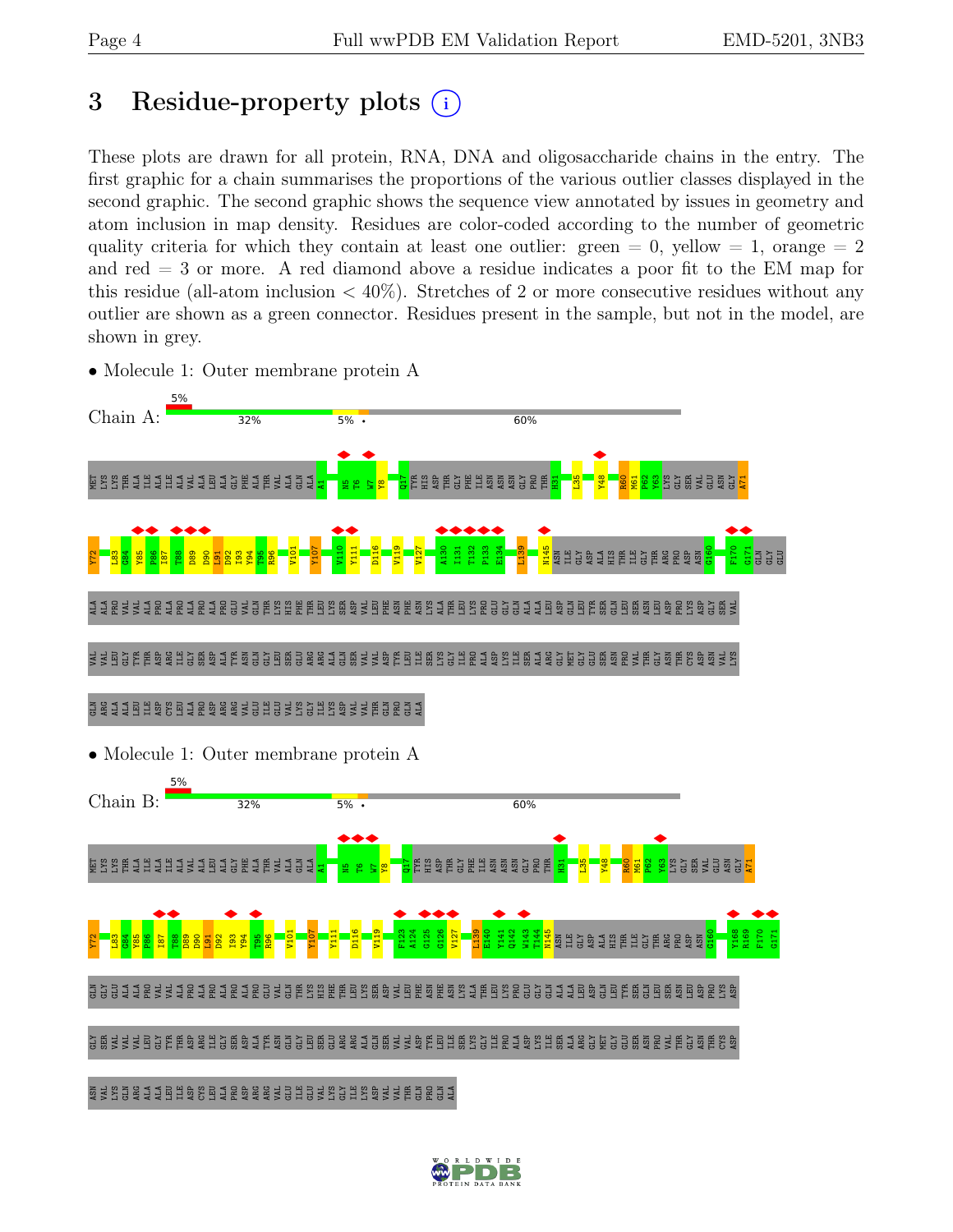

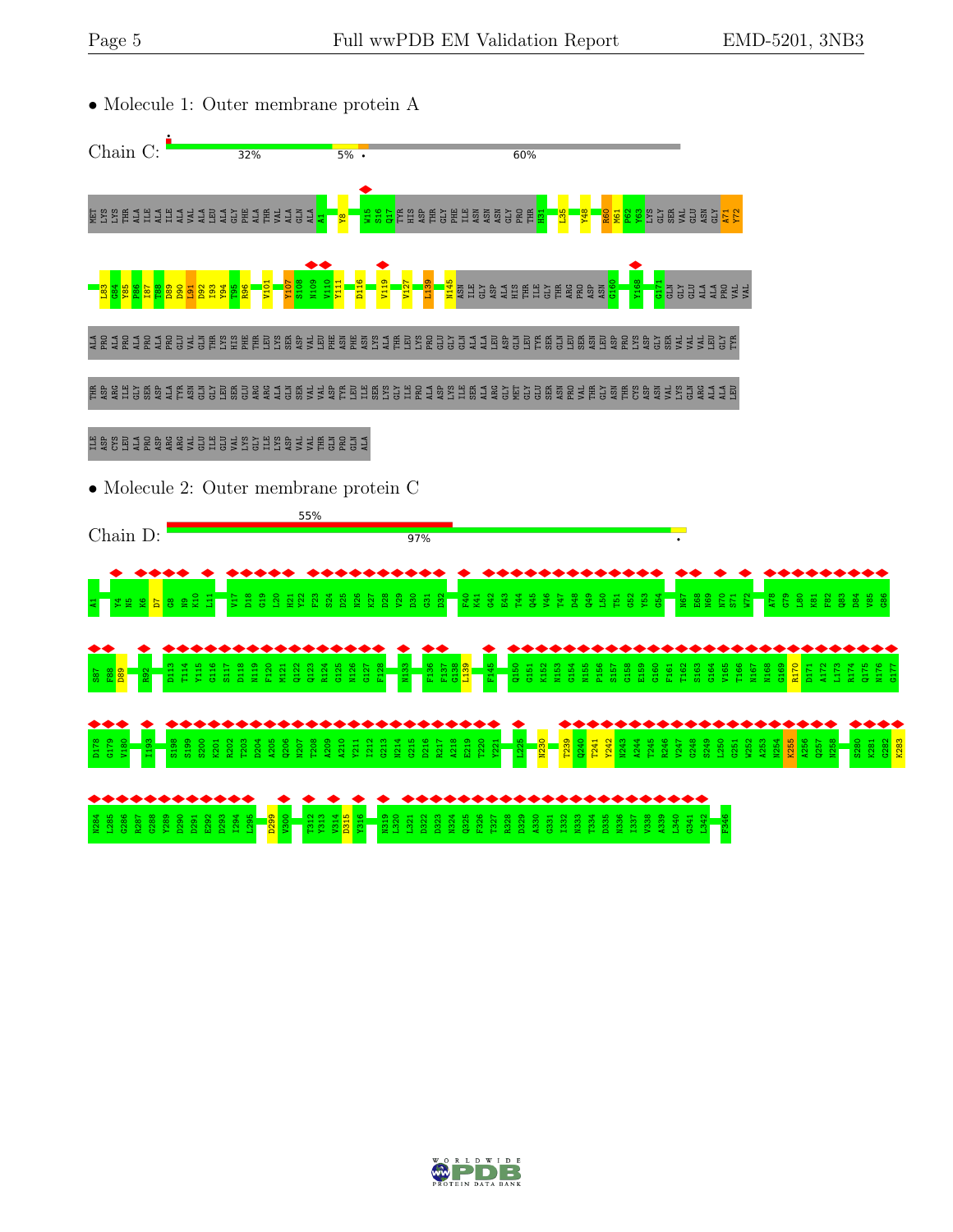# 4 Experimental information  $\bigcirc$

| Property                           | Value                  | Source                         |
|------------------------------------|------------------------|--------------------------------|
| EM reconstruction method           | <b>SINGLE PARTICLE</b> | Depositor                      |
| Imposed symmetry                   | POINT, I               | Depositor                      |
| Number of particles used           | 3232                   | Depositor                      |
| Resolution determination method    | Not provided           |                                |
| CTF correction method              | none                   | Depositor                      |
| Microscope                         | FEI TECNAI F20         | Depositor                      |
| Voltage (kV)                       | 200                    | Depositor                      |
| Electron dose $(e^-/\text{\AA}^2)$ | 20                     | Depositor                      |
| Minimum defocus (nm)               | 1060                   | Depositor                      |
| Maximum defocus (nm)               | 471                    | Depositor                      |
| Magnification                      | 39000                  | Depositor                      |
| Image detector                     | GENERIC CCD (2k x 2k)  | Depositor                      |
| Maximum map value                  | 4.757                  | Depositor                      |
| Minimum map value                  | $-4.870$               | Depositor                      |
| Average map value                  | $-0.019$               | Depositor                      |
| Map value standard deviation       | 1.001                  | $\overline{\text{De}}$ positor |
| Recommended contour level          | 1.25                   | Depositor                      |
| Map size $(A)$                     | 785.68, 785.68, 785.68 | wwPDB                          |
| Map dimensions                     | 200, 200, 200          | wwPDB                          |
| Map angles $(°)$                   | 90, 90, 90             | wwPDB                          |
| Pixel spacing $(A)$                | 3.9284, 3.9284, 3.9284 | Depositor                      |

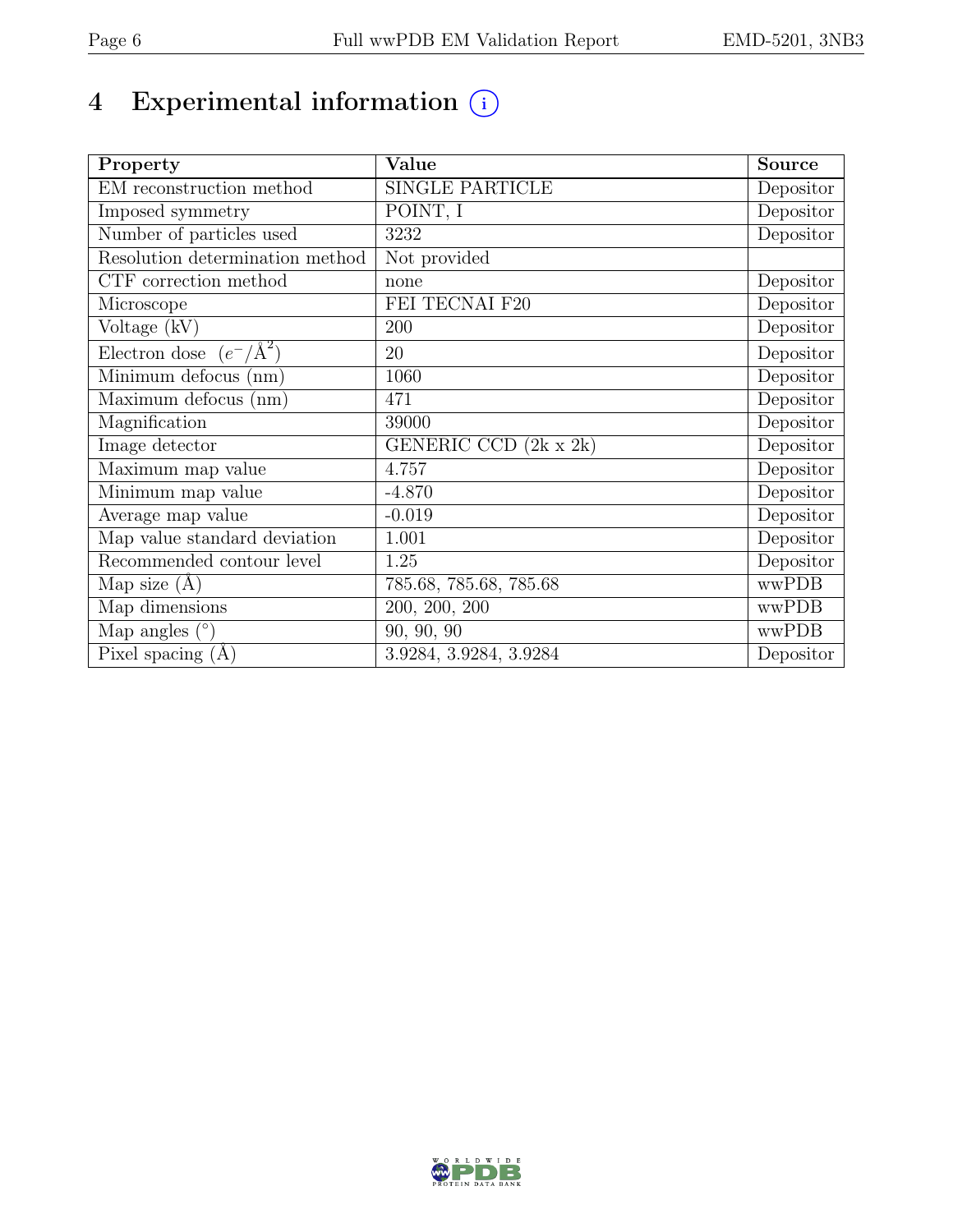# 5 Model quality  $(i)$

## 5.1 Standard geometry  $(i)$

The Z score for a bond length (or angle) is the number of standard deviations the observed value is removed from the expected value. A bond length (or angle) with  $|Z| > 5$  is considered an outlier worth inspection. RMSZ is the root-mean-square of all Z scores of the bond lengths (or angles).

| Mol                         | Chain         |      | Bond lengths        | Bond angles |                     |  |
|-----------------------------|---------------|------|---------------------|-------------|---------------------|--|
|                             |               | RMSZ | $\ Z\  > 5$         | RMSZ        | $\# Z  > 5$         |  |
|                             |               | 0.55 | 0/1108              | 1.55        | $17/1503$ $(1.1\%)$ |  |
|                             | В             | 0.55 | 0/1108              | 1.55        | $16/1503$ $(1.1\%)$ |  |
|                             | $\mathcal{C}$ | 0.55 | 0/1108              | 1.55        | $16/1503$ $(1.1\%)$ |  |
| $\mathcal{D}_{\mathcal{L}}$ | D             | 0.53 | $3/2773$ $(0.1\%)$  | 0.65        | $2/3753$ $(0.1\%)$  |  |
| All                         | All           | 0.54 | 3/6097<br>$(0.0\%)$ | 1.23        | $51/8262$ $(0.6\%)$ |  |

All (3) bond length outliers are listed below:

| Mol | Chain |     |            | $\vert$ Res $\vert$ Type $\vert$ Atoms $\vert$ | $Z \quad \vert$ | $\vert$ Observed( $\AA$ ) $\vert$ Ideal( $\AA$ ) |      |
|-----|-------|-----|------------|------------------------------------------------|-----------------|--------------------------------------------------|------|
|     |       | 139 |            | LEU $\vert$ CB-CG $\vert$ -13.65               |                 |                                                  | 1.52 |
|     |       | 255 | LYS .      | CB-CG                                          | $-6.18$         | 1.35                                             | 1.52 |
|     |       | 230 | <b>ASN</b> | $CB-CG$                                        | 5.78            | l.64                                             | 1.51 |

|  |  | All (51) bond angle outliers are listed below: |  |  |
|--|--|------------------------------------------------|--|--|
|  |  |                                                |  |  |

| Mol            | Chain          | Res | <b>Type</b> | Atoms                 | Z       | Observed $(°)$ | Ideal <sup>(o)</sup> |
|----------------|----------------|-----|-------------|-----------------------|---------|----------------|----------------------|
| $\overline{2}$ | D              | 139 | <b>LEU</b>  | $CA-CB-CG$            | 12.13   | 143.21         | 115.30               |
| $\mathbf 1$    | B              | 90  | <b>ASP</b>  | $CB-CG-OD2$           | $-7.44$ | 111.61         | 118.30               |
| $\mathbf 1$    | $\mathcal{C}$  | 90  | <b>ASP</b>  | $CB-CG-OD2$           | $-7.43$ | 111.61         | 118.30               |
| $\mathbf 1$    | A              | 90  | <b>ASP</b>  | $CB-CG-OD2$           | $-7.37$ | 111.66         | 118.30               |
| $\mathbf 1$    | C              | 85  | TYR         | $CB-CG-CD2$           | $-7.32$ | 116.61         | 121.00               |
| $\mathbf 1$    | B              | 85  | <b>TYR</b>  | $CB-CG-CD2$           | $-7.30$ | 116.62         | 121.00               |
| $\mathbf{1}$   | А              | 85  | <b>TYR</b>  | $CB-CG-CD2$           | $-7.26$ | 116.65         | 121.00               |
| $\mathbf{1}$   | B              | 60  | $\rm{ARG}$  | NE-CZ-NH <sub>2</sub> | $-7.17$ | 116.71         | 120.30               |
| $\mathbf{1}$   | А              | 60  | $\rm{ARG}$  | NE-CZ-NH2             | $-7.16$ | 116.72         | 120.30               |
| $\mathbf{1}$   | $\overline{C}$ | 60  | $\rm{ARG}$  | NE-CZ-NH2             | $-7.00$ | 116.80         | 120.30               |
| 1              | $\mathcal{C}$  | 96  | $\rm{ARG}$  | NE-CZ-NH <sub>2</sub> | $-6.51$ | 117.04         | 120.30               |
| 1              | B              | 139 | <b>LEU</b>  | $CA-CB-CG$            | 6.43    | 130.09         | 115.30               |
| $\mathbf{1}$   | A              | 139 | <b>LEU</b>  | $CA-CB-CG$            | 6.43    | 130.08         | 115.30               |
| $\mathbf{1}$   | А              | 96  | $\rm{ARG}$  | NE-CZ-NH2             | $-6.42$ | 117.09         | 120.30               |
| 1              | $\rm C$        | 139 | <b>LEU</b>  | $CA-CB-CG$            | 6.42    | 130.06         | 115.30               |
| $\overline{1}$ | B              | 96  | $\rm{ARG}$  | NE-CZ-NH <sub>2</sub> | $-6.42$ | 117.09         | 120.30               |
| 1              | Β              | 89  | ASP         | $CB-CG-OD2$           | $-6.41$ | 112.53         | 118.30               |

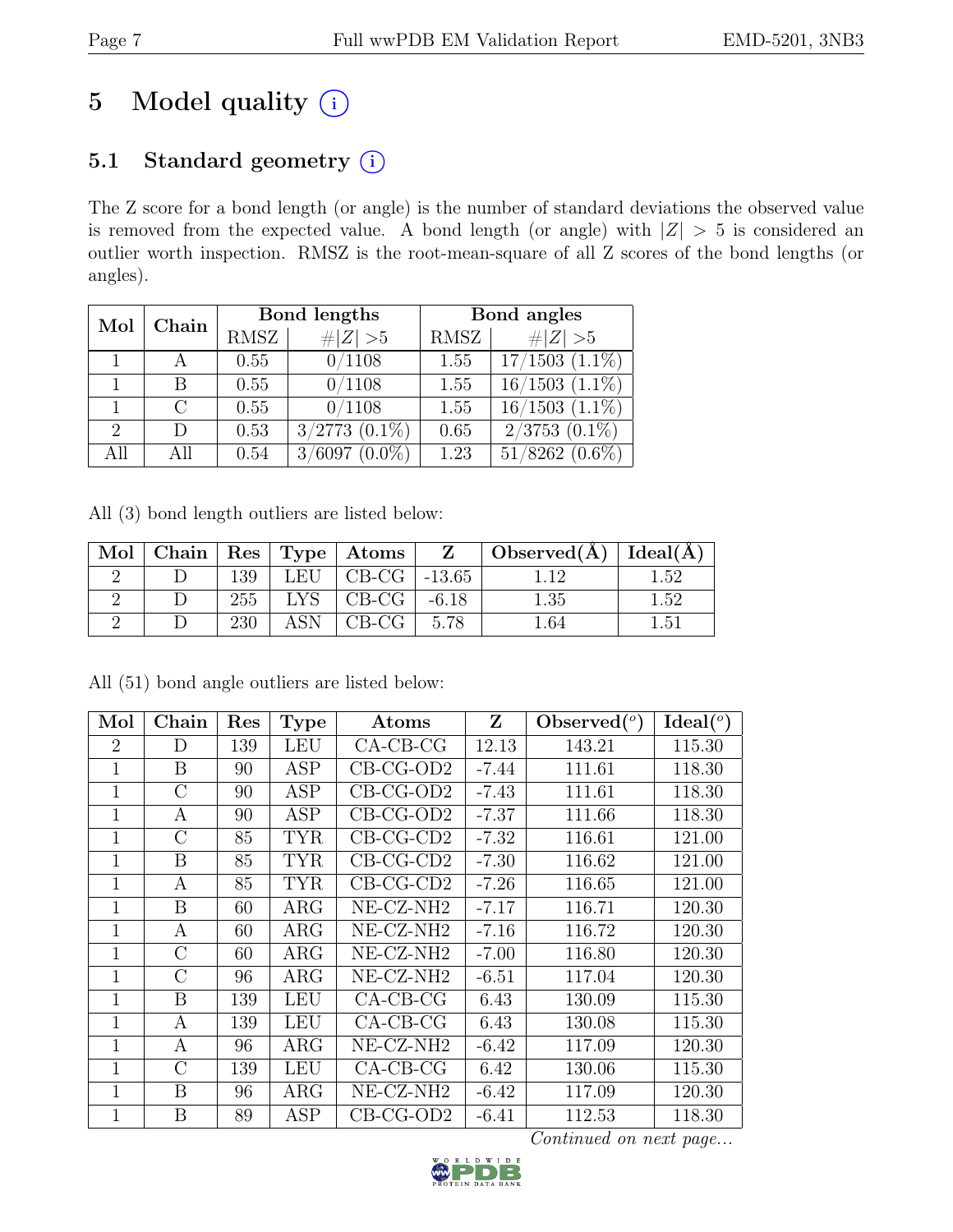| Mol            | Chain                   | Res              | Type                    | Atoms                          | $\overline{\mathbf{Z}}$ | Observed $\overline{(^{\circ})}$ | Ideal(°)            |
|----------------|-------------------------|------------------|-------------------------|--------------------------------|-------------------------|----------------------------------|---------------------|
| $\mathbf 1$    | А                       | 89               | <b>ASP</b>              | $CB-CG-OD2$                    | $-6.38$                 | 112.56                           | 118.30              |
| $\overline{1}$ | $\overline{C}$          | $\overline{89}$  | $\overline{\text{ASP}}$ | $CB-CG-OD2$                    | $-6.34$                 | 112.60                           | 118.30              |
| $\overline{2}$ | $\overline{D}$          | 139              | <b>LEU</b>              | $CB-CG-CD2$                    | 6.32                    | 121.74                           | 111.00              |
| $\overline{1}$ | $\, {\bf B}$            | 91               | <b>LEU</b>              | $CA-CB-CG$                     | 6.20                    | 129.57                           | 115.30              |
| $\mathbf{1}$   | $\overline{\rm C}$      | 91               | <b>LEU</b>              | $CA-CB-CG$                     | 6.19                    | 129.55                           | $115.\overline{30}$ |
| $\mathbf{1}$   | $\boldsymbol{A}$        | 91               | LEU                     | $CA-CB-CG$                     | 6.18                    | 129.50                           | 115.30              |
| $\overline{1}$ | $\overline{C}$          | 48               | <b>TYR</b>              | $CB-CG-CD1$                    | $-6.03$                 | 117.38                           | 121.00              |
| $\overline{1}$ | $\overline{B}$          | 111              | <b>TYR</b>              | $CB-CG-CD1$                    | 5.99                    | 124.59                           | 121.00              |
| $\mathbf{1}$   | $\, {\bf B}$            | 48               | <b>TYR</b>              | $\overline{\text{CB-CG-CD1}}$  | $-5.95$                 | 117.43                           | 121.00              |
| $\overline{1}$ | $\overline{A}$          | $\overline{48}$  | <b>TYR</b>              | $CB-CG-CD1$                    | $-5.95$                 | 117.43                           | 121.00              |
| $\overline{1}$ | $\overline{C}$          | $\overline{111}$ | <b>TYR</b>              | $CB-CG-CD1$                    | 5.92                    | 124.55                           | 121.00              |
| $\overline{1}$ | $\boldsymbol{A}$        | 111              | <b>TYR</b>              | $CB-CG-CD1$                    | 5.91                    | 124.55                           | 121.00              |
| $\overline{1}$ | $\, {\bf B}$            | 92               | <b>ASP</b>              | $CA-CB-CG$                     | 5.80                    | 126.16                           | 113.40              |
| $\mathbf{1}$   | $\boldsymbol{A}$        | 92               | ASP                     | $CA$ -CB-CG                    | 5.77                    | 126.10                           | 113.40              |
| $\overline{1}$ | $\overline{C}$          | $\overline{92}$  | $\overline{\text{ASP}}$ | $CA-CB-CG$                     | 5.77                    | 126.10                           | 113.40              |
| $\overline{1}$ | $\overline{B}$          | 71               | <b>ALA</b>              | $N-CA-CB$                      | 5.75                    | 118.15                           | 110.10              |
| $\mathbf{1}$   | $\overline{C}$          | 71               | $\overline{\text{ALA}}$ | $N-CA-CB$                      | 5.74                    | 118.13                           | 110.10              |
| $\mathbf{1}$   | A                       | 71               | ALA                     | $N$ -CA-CB                     | 5.71                    | 118.09                           | 110.10              |
| $\mathbf{1}$   | $\overline{C}$          | 116              | ASP                     | $CB-CG-OD1$                    | $\overline{5.23}$       | 123.01                           | 118.30              |
| $\overline{1}$ | $\overline{C}$          | 94               | <b>TYR</b>              | $CB-CG-CD1$                    | $\overline{5.20}$       | 124.12                           | 121.00              |
| $\mathbf{1}$   | $\boldsymbol{A}$        | 116              | <b>ASP</b>              | CB-CG-OD1                      | 5.19                    | 122.97                           | 118.30              |
| $\overline{1}$ | $\overline{\mathrm{B}}$ | $\overline{72}$  | <b>TYR</b>              | $N-CA-CB$                      | $\overline{5.18}$       | 119.93                           | 110.60              |
| $\mathbf{1}$   | $\boldsymbol{A}$        | 72               | <b>TYR</b>              | $N$ -CA-CB                     | 5.18                    | 119.93                           | 110.60              |
| $\overline{1}$ | $\overline{\rm C}$      | $\overline{72}$  | <b>TYR</b>              | $N$ -CA-CB                     | 5.18                    | 119.92                           | 110.60              |
| $\overline{1}$ | $\overline{A}$          | 94               | <b>TYR</b>              | $CB-CG-CD1$                    | 5.16                    | 124.09                           | 121.00              |
| $\mathbf{1}$   | $\boldsymbol{B}$        | 94               | <b>TYR</b>              | CB-CG-CD1                      | $5.15\,$                | 124.09                           | 121.00              |
| $\overline{1}$ | $\overline{\mathbf{B}}$ | 116              | <b>ASP</b>              | $CB-CG-OD1$                    | $\overline{5.15}$       | 122.94                           | 118.30              |
| $\overline{1}$ | $\overline{B}$          | $8\,$            | <b>TYR</b>              | $CB-CG-CD2$                    | 5.12                    | 124.07                           | 121.00              |
| $\overline{1}$ | $\overline{C}$          | $\overline{8}$   | <b>TYR</b>              | $CB-CG-CD2$                    | 5.09                    | 124.05                           | 121.00              |
| $\mathbf 1$    | $\boldsymbol{A}$        | $8\,$            | <b>TYR</b>              | $CB-CG-CD2$                    | 5.08                    | 124.05                           | 121.00              |
| $\overline{1}$ | $\, {\bf B}$            | $\overline{8}$   | <b>TYR</b>              | $\overline{\text{CG-CD1-CE1}}$ | 5.08                    | 125.36                           | $121.\overline{30}$ |
| $\overline{1}$ | $\mathbf{A}$            | $\overline{8}$   | <b>TYR</b>              | $CG-CD1-CE1$                   | 5.05                    | 125.34                           | 121.30              |
| $\mathbf{1}$   | $\mathcal{C}$           | 8                | <b>TYR</b>              | CG-CD1-CE1                     | $5.05\,$                | 125.34                           | 121.30              |
| $\overline{1}$ | $\overline{A}$          | $\overline{116}$ | $\overline{\text{ASP}}$ | $CB-CG-OD2$                    | $-5.01$                 | 113.79                           | 118.30              |

Continued from previous page...

There are no chirality outliers.

There are no planarity outliers.

### 5.2 Too-close contacts  $(i)$

In the following table, the Non-H and H(model) columns list the number of non-hydrogen atoms and hydrogen atoms in the chain respectively. The H(added) column lists the number of hydrogen

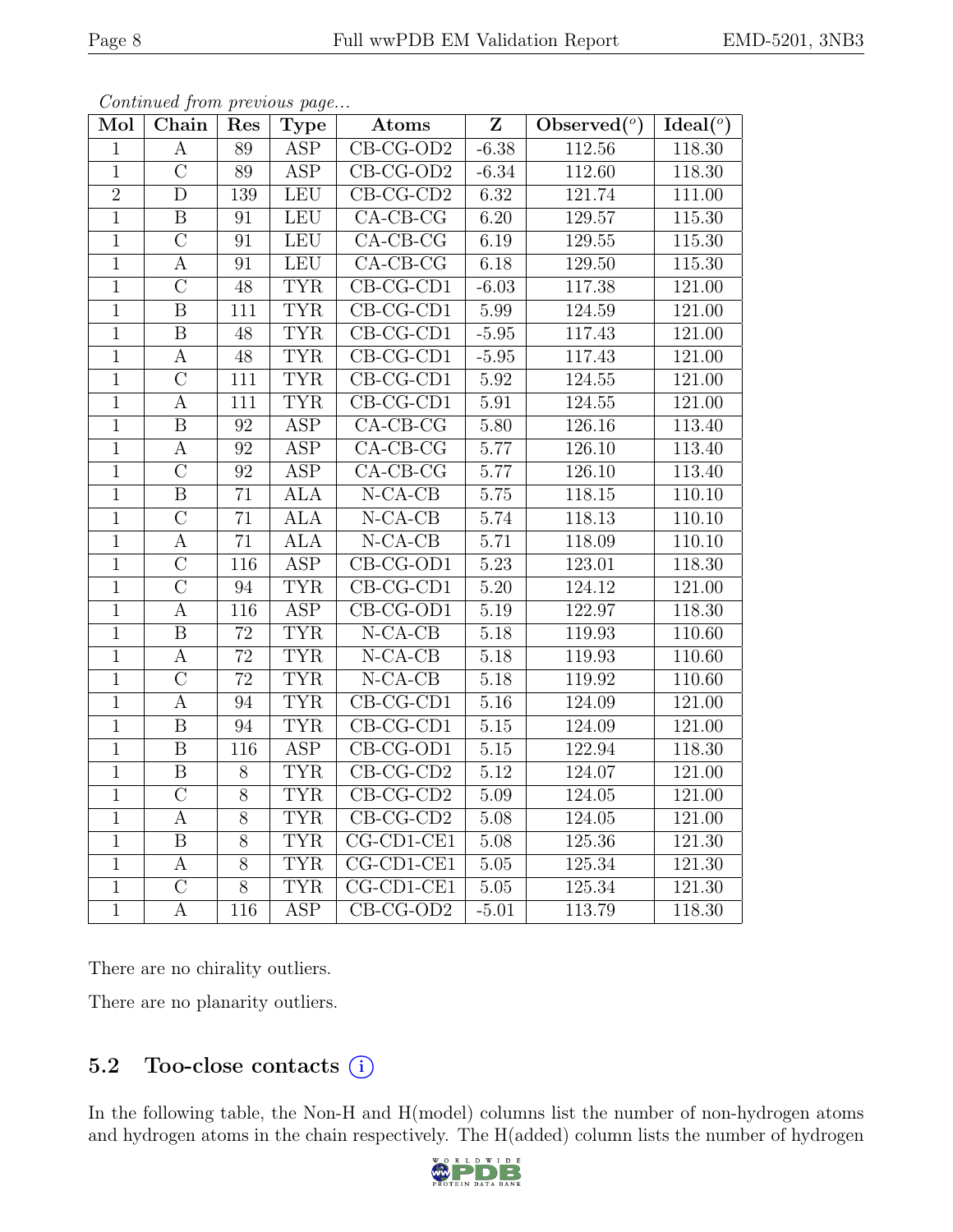|  |      |      |    | Mol   Chain   Non-H   H(model)   H(added)   Clashes   Symm-Clashes |
|--|------|------|----|--------------------------------------------------------------------|
|  | 1077 | 1016 | 20 |                                                                    |
|  | 1077 | 1016 | 19 |                                                                    |
|  | 1077 | 1016 | 20 |                                                                    |
|  | 2714 | 2491 | 12 |                                                                    |
|  | 5945 | 5539 |    |                                                                    |

atoms added and optimized by MolProbity. The Clashes column lists the number of clashes within the asymmetric unit, whereas Symm-Clashes lists symmetry-related clashes.

The all-atom clashscore is defined as the number of clashes found per 1000 atoms (including hydrogen atoms). The all-atom clashscore for this structure is 6.

All (71) close contacts within the same asymmetric unit are listed below, sorted by their clash magnitude.

|                                |                     | Interatomic      | Clash             |
|--------------------------------|---------------------|------------------|-------------------|
| Atom-1                         | Atom-2              | distance $(\AA)$ | overlap $(A)$     |
| 2:D:242:TYR:CE1                | 2:D:255:LYS:HE2     | 1.66             | 1.30              |
| 2:D:242:TYR:HE1                | 2:D:255:LYS:CE      | 1.51             | 1.24              |
| 1:A:93:ILE:CD1                 | 1:A:127:VAL:HG12    | 1.76             | 1.16              |
| 1:C:93:ILE:CD1                 | 1:C:127:VAL:HG12    | 1.76             | 1.14              |
| 1: B: 93: ILE: CD1             | 1:B:127:VAL:HG12    | 1.76             | 1.14              |
| 1:C:93:ILE:HD13                | 1:C:127:VAL:HG12    | 1.09             | 1.07              |
| 1:A:93:ILE:HD13                | 1:A:127:VAL:HG12    | 1.09             | $\overline{1.06}$ |
| 1:B:93:ILE:HD13                | 1:B:127:VAL:HG12    | 1.09             | 1.05              |
| 1:A:93:ILE:HD13                | 1:A:127:VAL:CG1     | 1.89             | 1.02              |
| $1:C:93:\overline{ILE:HD13}$   | 1:C:127:VAL:CG1     | 1.89             | $\overline{1.02}$ |
| 1:B:93:ILE:HD13                | 1:B:127:VAL:CG1     | 1.89             | 1.02              |
| 1:B:35:LEU:HB2                 | 1: B: 61: MET: HE2  | 1.42             | 1.01              |
| $1: B:93: ILE: \overline{CD1}$ | 1:B:127:VAL:CG1     | 2.40             | 1.00              |
| 1: A:93: ILE: CD1              | 1:A:127:VAL:CG1     | 2.40             | 1.00              |
| 1:C:93:ILE:CD1                 | 1:C:127:VAL:CG1     | 2.40             | 0.99              |
| 1:C:35:LEU:HB2                 | 1:C:61:MET:HE2      | 1.47             | 0.94              |
| 2:D:242:TYR:HE1                | 2:D:255:LYS:HE2     | 0.77             | 0.93              |
| 1:A:35:LEU:HB2                 | 1: A:61: MET:HE2    | 1.48             | 0.92              |
| 1:A:35:LEU:HB2                 | 1: A:61: MET:CE     | 2.05             | 0.87              |
| 1:B:35:LEU:HB2                 | 1: B: 61: MET: CE   | 2.05             | 0.87              |
| 1:C:35:LEU:HB2                 | 1:C:61:MET:CE       | 2.05             | 0.86              |
| 2:D:242:TYR:CE1                | 2: D: 255: LYS: CE  | 2.42             | 0.83              |
| 1:B:60:ARG:NH2                 | 1: B:72: TYR: CD1   | 2.56             | 0.74              |
| 1: A:60: ARG:NH2               | 1:A:72:TYR:CD1      | 2.56             | 0.73              |
| 1:C:60:ARG:NH2                 | 1:C:72:TYR:CD1      | 2.56             | 0.72              |
| 2:D:242:TYR:CD1                | 2: D: 255: LYS: HG2 | 2.24             | 0.72              |
| 2:D:242:TYR:CE1                | 2: D: 255: LYS: CD  | 2.73             | 0.72              |

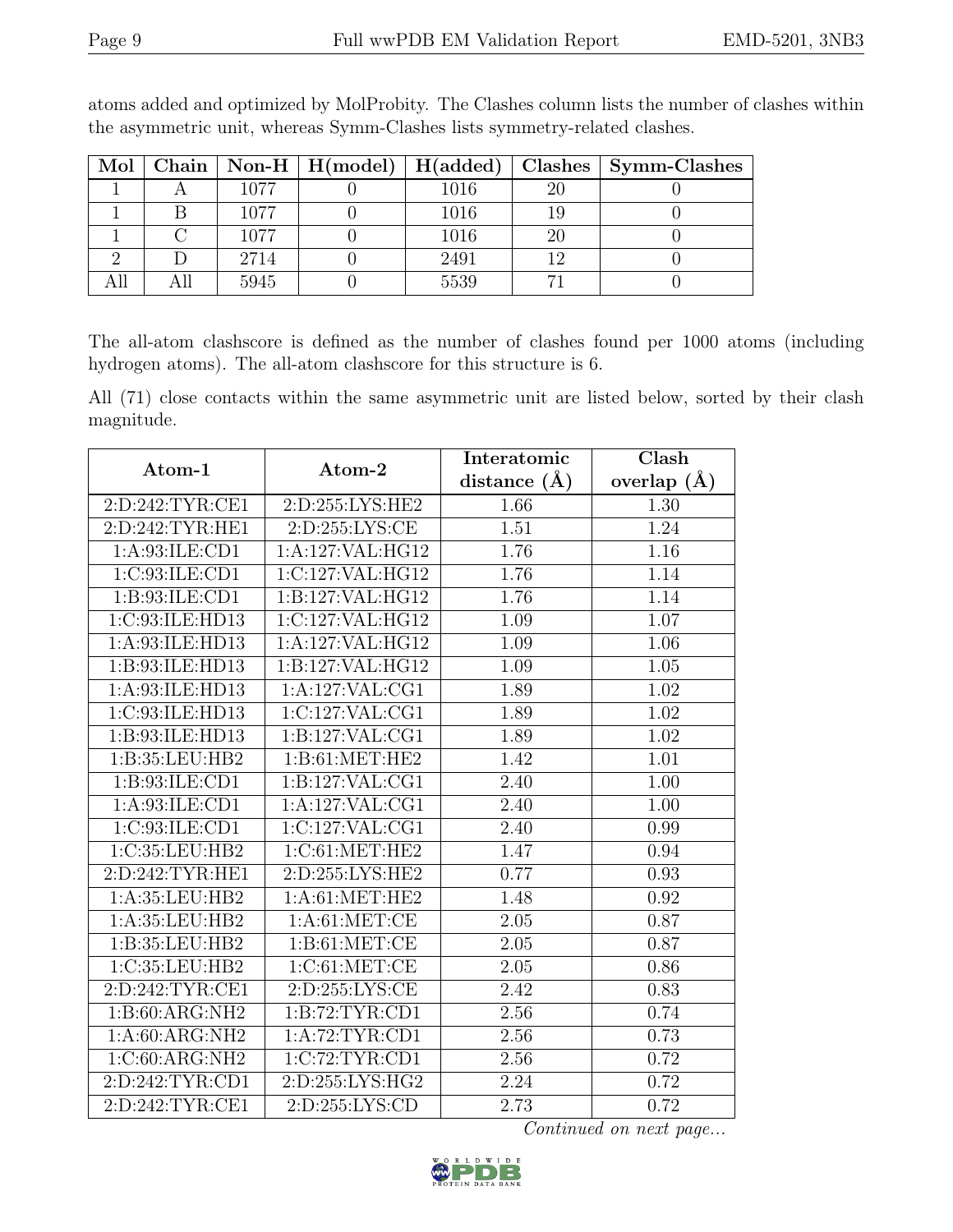| EMD-5201, 3NB3 |  |
|----------------|--|
|----------------|--|

| Continuati jibin protibus puga |                     | Interatomic    | $\overline{\text{Clash}}$ |  |
|--------------------------------|---------------------|----------------|---------------------------|--|
| Atom-1                         | Atom-2              | distance $(A)$ | overlap $(A)$             |  |
| 2:D:242:TYR:HE1                | 2:D:255:LYS:CD      | 2.07           | 0.65                      |  |
| 1: A:93: ILE: HD11             | 1: A: 127: VAL: CG1 | 2.29           | 0.63                      |  |
| 1:A:101:VAL:HG12               | 1:A:119:VAL:HG22    | 1.83           | 0.61                      |  |
| 1:B:101:VAL:HG12               | 1:B:119:VAL:HG22    | 1.83           | 0.61                      |  |
| 1:C:93:ILE:HD11                | 1:C:127:VAL:CG1     | 2.29           | 0.61                      |  |
| 1:C:101:VAL:HG12               | 1:C:119:VAL:HG22    | 1.83           | 0.60                      |  |
| 1:A:60:ARG:NH2                 | 1:A:72:TYR:CE1      | 2.71           | 0.59                      |  |
| 1:C:60:ARG:NH2                 | 1:C:72:TYR:CE1      | 2.71           | 0.58                      |  |
| $1:B:60:ARG:\overline{NH2}$    | 1: B:72: TYR: CE1   | 2.71           | 0.58                      |  |
| 1:B:93:ILE:HD11                | 1:B:127:VAL:CG1     | 2.29           | 0.58                      |  |
| 1:B:93:ILE:HD11                | 1:B:127:VAL:HG12    | 1.81           | 0.57                      |  |
| 1:A:35:LEU:HB2                 | 1: A:61: MET:HE3    | 1.91           | 0.52                      |  |
| 2:D:299:ASP:OD1                | 2:D:315:ASP:OD1     | 2.28           | 0.51                      |  |
| 1:C:83:LEU:N                   | 1:C:83:LEU:HD12     | 2.26           | 0.51                      |  |
| 1:B:83:LEU:HD12                | 1:B:83:LEU:N        | 2.26           | 0.51                      |  |
| 1:A:83:LEU:HD12                | 1: A:83:LEU: N      | 2.26           | 0.50                      |  |
| 1:A:87:ILE:HG12                | 1:A:93:ILE:HG12     | 1.93           | 0.49                      |  |
| 1:B:87:ILE:HG12                | 1:B:93:ILE:HG12     | 1.93           | 0.49                      |  |
| 1:C:87:ILE:HG12                | 1:C:93:ILE:HG12     | 1.93           | 0.49                      |  |
| 1:C:93:ILE:HD11                | 1:C:127:VAL:HG12    | 1.81           | 0.47                      |  |
| 1:C:93:ILE:CD1                 | 1:C:127:VAL:HG13    | 2.40           | 0.47                      |  |
| 1: A:93: ILE: CD1              | 1:A:127:VAL:HG13    | 2.41           | 0.47                      |  |
| 2:D:242:TYR:CE1                | 2:D:255:LYS:HD3     | 2.50           | 0.47                      |  |
| 1:B:93:ILE:CD1                 | 1:B:127:VAL:HG13    | 2.40           | 0.47                      |  |
| 1:C:60:ARG:NH2                 | 1:C:72:TYR:CG       | 2.84           | 0.45                      |  |
| 1:B:60:ARG:NH2                 | 1: B: 72: TYR: CG   | 2.84           | 0.45                      |  |
| 1:A:60:ARG:NH2                 | 1: A:72:TYR:CG      | 2.84           | 0.45                      |  |
| 2:D:242:TYR:CE1                | 2: D: 255: LYS: HG2 | 2.51           | 0.45                      |  |
| 2:D:239:THR:HG22               | 2:D:241:THR:HG23    | 1.99           | 0.45                      |  |
| 1:A:71:ALA:HB3                 | 1: A: 107: TYR: HD2 | 1.82           | 0.44                      |  |
| 1:C:35:LEU:HB2                 | 1:C:61:MET:HE3      | 1.92           | 0.44                      |  |
| 1:A:93:ILE:HD11                | 1:A:127:VAL:HG12    | 1.81           | 0.44                      |  |
| $1:C:71:A\overline{LA:HB3}$    | 1:C:107:TYR:HD2     | 1.82           | 0.43                      |  |
| 1:B:71:ALA:HB3                 | 1:B:107:TYR:HD2     | 1.82           | 0.43                      |  |
| 1:C:60:ARG:CZ                  | 1:C:72:TYR:CG       | 3.02           | 0.43                      |  |
| 1: A:60: ARG: CZ               | 1: A:72:TYR:CG      | 3.02           | 0.43                      |  |
| 1: B:60: ARG: CZ               | 1: B:72: TYR: CG    | 3.02           | 0.43                      |  |
| 1:A:87:ILE:CG1                 | 1:A:93:ILE:HG12     | 2.49           | 0.42                      |  |
| 1:B:87:ILE:CG1                 | 1:B:93:ILE:HG12     | 2.49           | 0.42                      |  |
| 1:C:87:ILE:CG1                 | 1:C:93:ILE:HG12     | 2.49           | 0.41                      |  |
| $1:A:60:ARG:\overline{NH1}$    | 1:A:72:TYR:CD2      | 2.88           | 0.41                      |  |

Continued from previous page.

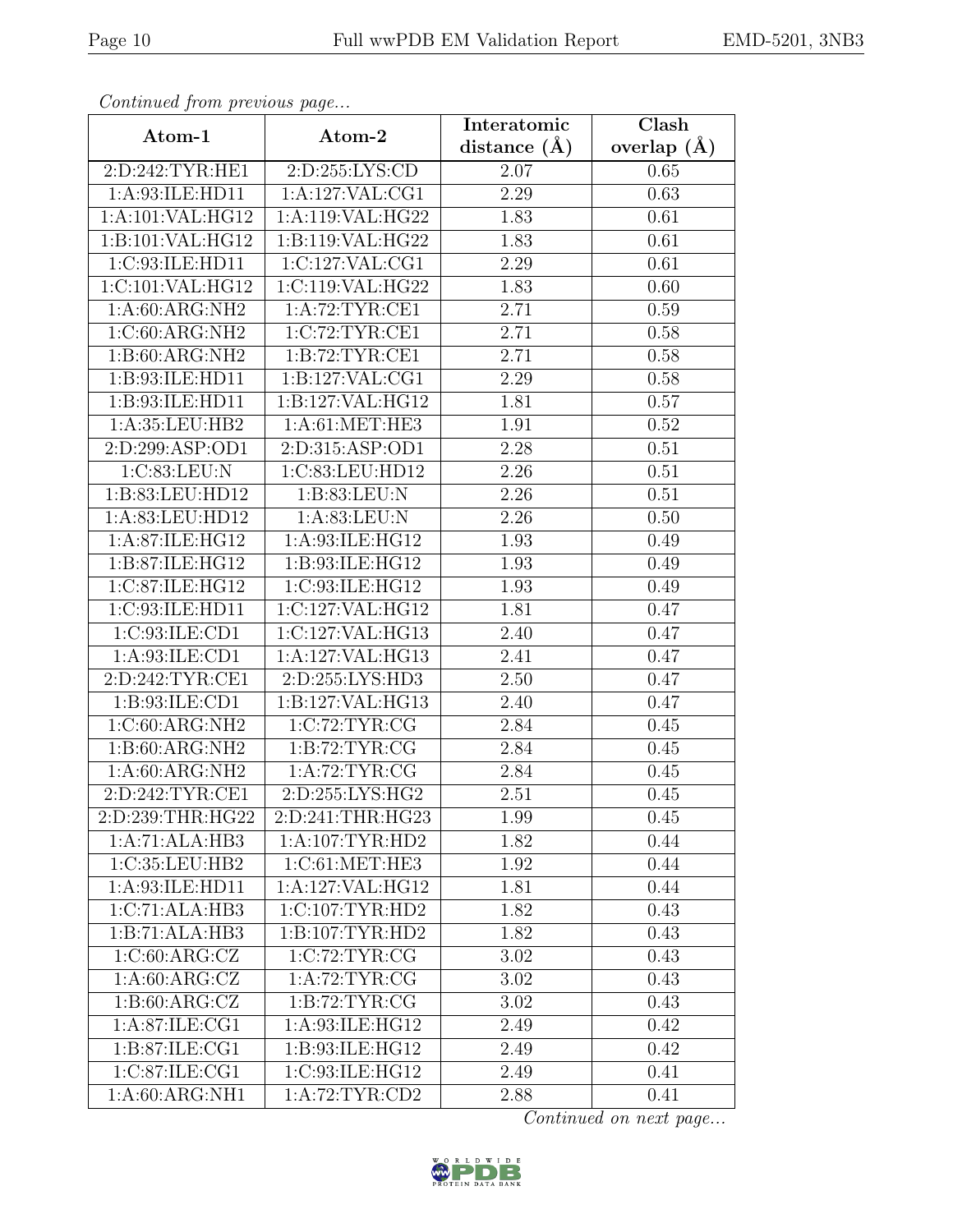| Atom-1              | Atom-2             | Interatomic<br>distance $(A)$ | <b>Clash</b><br>overlap $(A)$ |
|---------------------|--------------------|-------------------------------|-------------------------------|
| 1: B:60: ARG:NH1    | 1: B:72: TYR:CD2   | 2.89                          | 0.41                          |
| 1:C:60:ARG:NH1      | 1:C:72:TYR:CD2     | 2.89                          | 0.41                          |
| 2: D: 242: TYR: CE1 | 2: D: 255: LYS: CG | 3.04                          | 0.41                          |

Continued from previous page...

There are no symmetry-related clashes.

## 5.3 Torsion angles  $(i)$

#### 5.3.1 Protein backbone ①

In the following table, the Percentiles column shows the percent Ramachandran outliers of the chain as a percentile score with respect to all PDB entries followed by that with respect to all EM entries.

The Analysed column shows the number of residues for which the backbone conformation was analysed, and the total number of residues.

| Mol            | Chain   | Analysed           | Favoured  | Allowed   | Outliers | Percentiles |                  |
|----------------|---------|--------------------|-----------|-----------|----------|-------------|------------------|
|                | A       | 129/346 (37%)      | 128 (99%) | $1(1\%)$  |          |             | $100$ 100        |
|                | B       | $129/346$ $(37%)$  | 128 (99%) | $1(1\%)$  |          | 100         | 100              |
|                | $\rm C$ | $129/346$ $(37\%)$ | 128 (99%) | $1(1\%)$  |          | 100         | 100              |
| $\overline{2}$ | D       | $344/346$ (99%)    | 327 (95%) | $17(5\%)$ |          | 100         | 100 <sub>1</sub> |
| All            | All     | $731/1384$ (53%)   | 711 (97%) | $20(3\%)$ |          |             | 100              |

There are no Ramachandran outliers to report.

#### 5.3.2 Protein sidechains  $(i)$

In the following table, the Percentiles column shows the percent sidechain outliers of the chain as a percentile score with respect to all PDB entries followed by that with respect to all EM entries.

The Analysed column shows the number of residues for which the sidechain conformation was analysed, and the total number of residues.

| Mol | $\blacksquare$ Chain | Analysed     | Rotameric   Outliers   Percentiles |          |                  |    |
|-----|----------------------|--------------|------------------------------------|----------|------------------|----|
|     |                      | 106/271(39%) | $102(96\%)$                        | $4(4\%)$ | $^{\bullet}33$ . | 57 |
|     |                      | 106/271(39%) | $102(96\%)$                        | $4(4\%)$ | $\overline{33}$  | 57 |

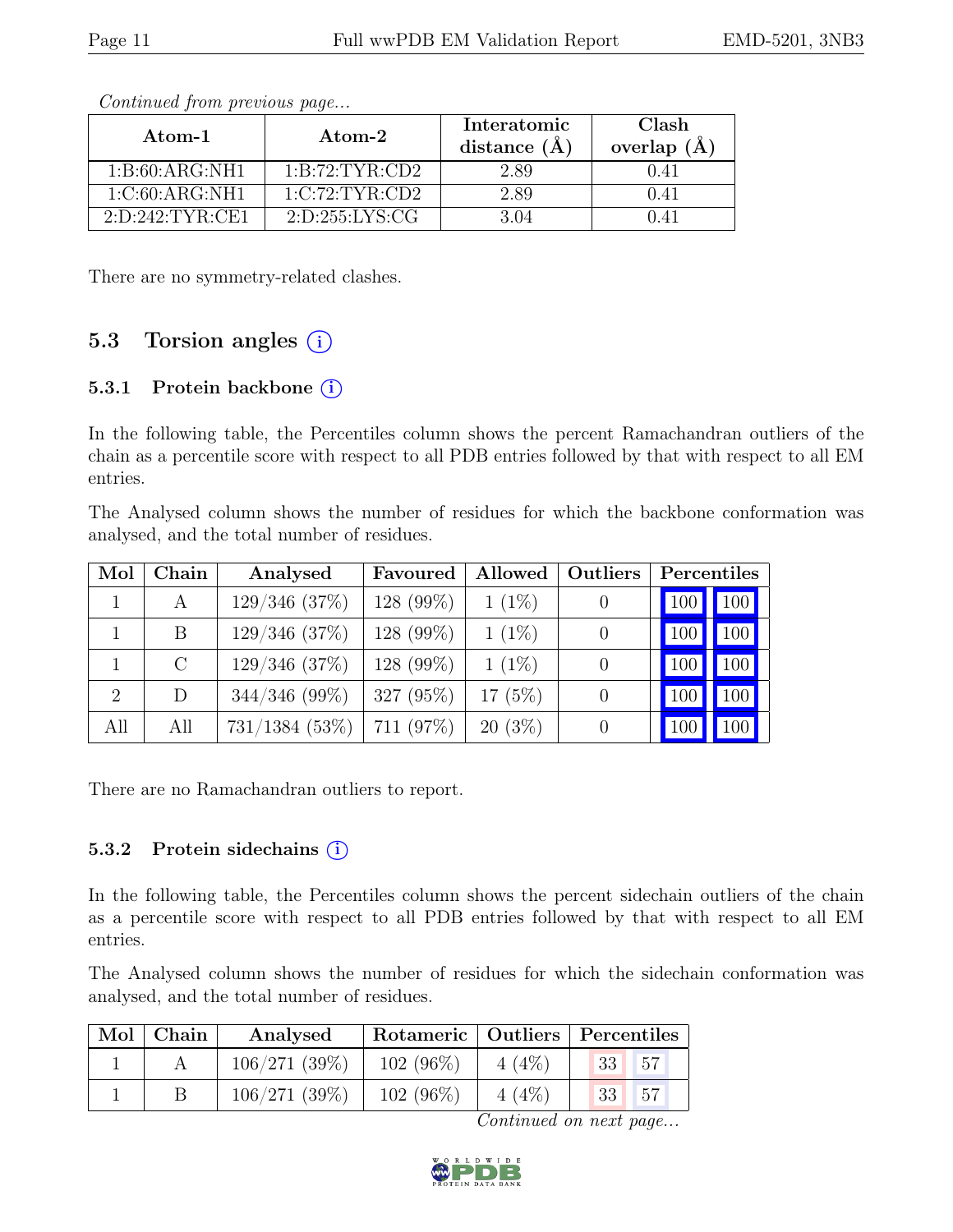| Mol | Chain | Analysed         | Rotameric   Outliers |          | Percentiles |    |
|-----|-------|------------------|----------------------|----------|-------------|----|
|     |       | 106/271(39%)     | $102(96\%)$          | $4(4\%)$ | $\sqrt{33}$ | 57 |
|     |       | $275/275(100\%)$ | 271 (98%)            | $4(2\%)$ | 65 80       |    |
| All | All   | $593/1088$ (54%) | 577 (97%)            | 16(3%)   | 48          | 65 |

Continued from previous page...

All (16) residues with a non-rotameric sidechain are listed below:

| Mol            | ${\rm Chain}$      | $\operatorname{Res}% \left( \mathcal{N}\right) \equiv\operatorname{Res}(\mathcal{N}_{0})\cap\mathcal{N}_{1}$ | Type       |
|----------------|--------------------|--------------------------------------------------------------------------------------------------------------|------------|
| $\mathbf{1}$   | $\boldsymbol{A}$   | 91                                                                                                           | <b>LEU</b> |
| $\mathbf{1}$   | $\overline{A}$     | 107                                                                                                          | <b>TYR</b> |
| $\mathbf{1}$   | $\mathbf{A}$       | 139                                                                                                          | <b>LEU</b> |
| $\mathbf{1}$   | $\boldsymbol{A}$   | 145                                                                                                          | <b>ASN</b> |
| $\mathbf{1}$   | $\overline{B}$     | 91                                                                                                           | <b>LEU</b> |
| $\mathbf{1}$   | $\, {\bf B}$       | 107                                                                                                          | <b>TYR</b> |
| $\mathbf{1}$   | $\overline{B}$     | 139                                                                                                          | <b>LEU</b> |
| $\mathbf{1}$   | $\, {\bf B}$       | 145                                                                                                          | <b>ASN</b> |
| $\mathbf{1}$   | $\overline{\rm C}$ | 91                                                                                                           | <b>LEU</b> |
| $\mathbf{1}$   | $\overline{\rm C}$ | 107                                                                                                          | <b>TYR</b> |
| $\mathbf{1}$   | $\overline{\rm C}$ | 139                                                                                                          | <b>LEU</b> |
| $\mathbf{1}$   | $\overline{\rm C}$ | 145                                                                                                          | <b>ASN</b> |
| $\overline{2}$ | $\mathbf{D}$       | $\overline{7}$                                                                                               | <b>ASP</b> |
| $\overline{2}$ | $\overline{D}$     | 89                                                                                                           | <b>ASP</b> |
| $\overline{2}$ | D                  | 170                                                                                                          | ARG        |
| $\overline{2}$ | D                  | 283                                                                                                          | <b>LYS</b> |

Sometimes sidechains can be flipped to improve hydrogen bonding and reduce clashes. All (6) such sidechains are listed below:

| Mol                         | Chain  | Res | <b>Type</b> |
|-----------------------------|--------|-----|-------------|
|                             |        | 145 | <b>ASN</b>  |
|                             | В      | 145 | <b>ASN</b>  |
|                             | C      | 145 | <b>ASN</b>  |
| 2                           | $\Box$ |     | <b>ASN</b>  |
| $\mathcal{D}_{\mathcal{L}}$ |        | 214 | <b>ASN</b>  |
|                             |        | 240 | <b>GLN</b>  |

#### 5.3.3 RNA  $(i)$

There are no RNA molecules in this entry.

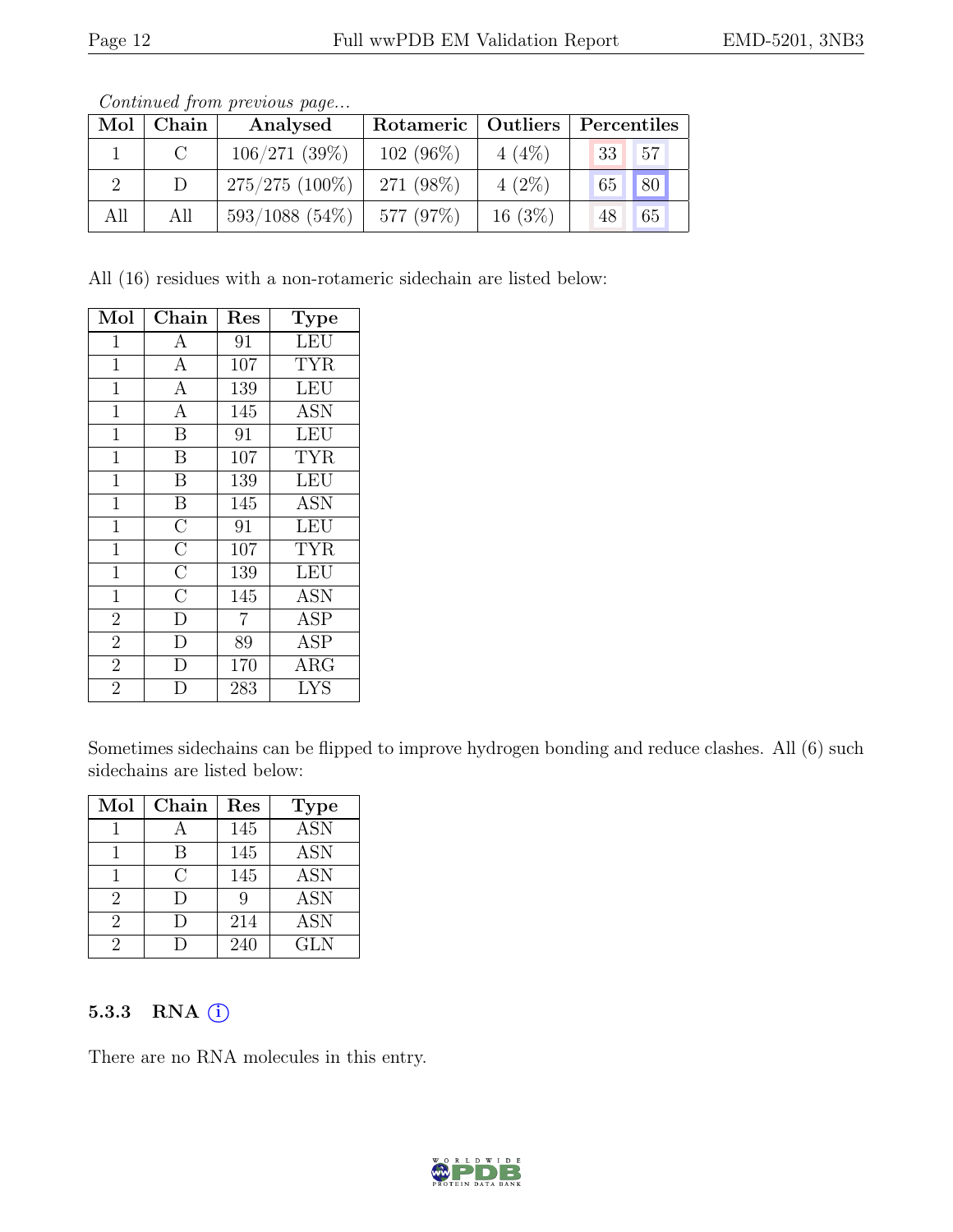## 5.4 Non-standard residues in protein, DNA, RNA chains  $(i)$

There are no non-standard protein/DNA/RNA residues in this entry.

## 5.5 Carbohydrates  $(i)$

There are no monosaccharides in this entry.

### 5.6 Ligand geometry  $(i)$

There are no ligands in this entry.

### 5.7 Other polymers  $(i)$

There are no such residues in this entry.

## 5.8 Polymer linkage issues (i)

There are no chain breaks in this entry.

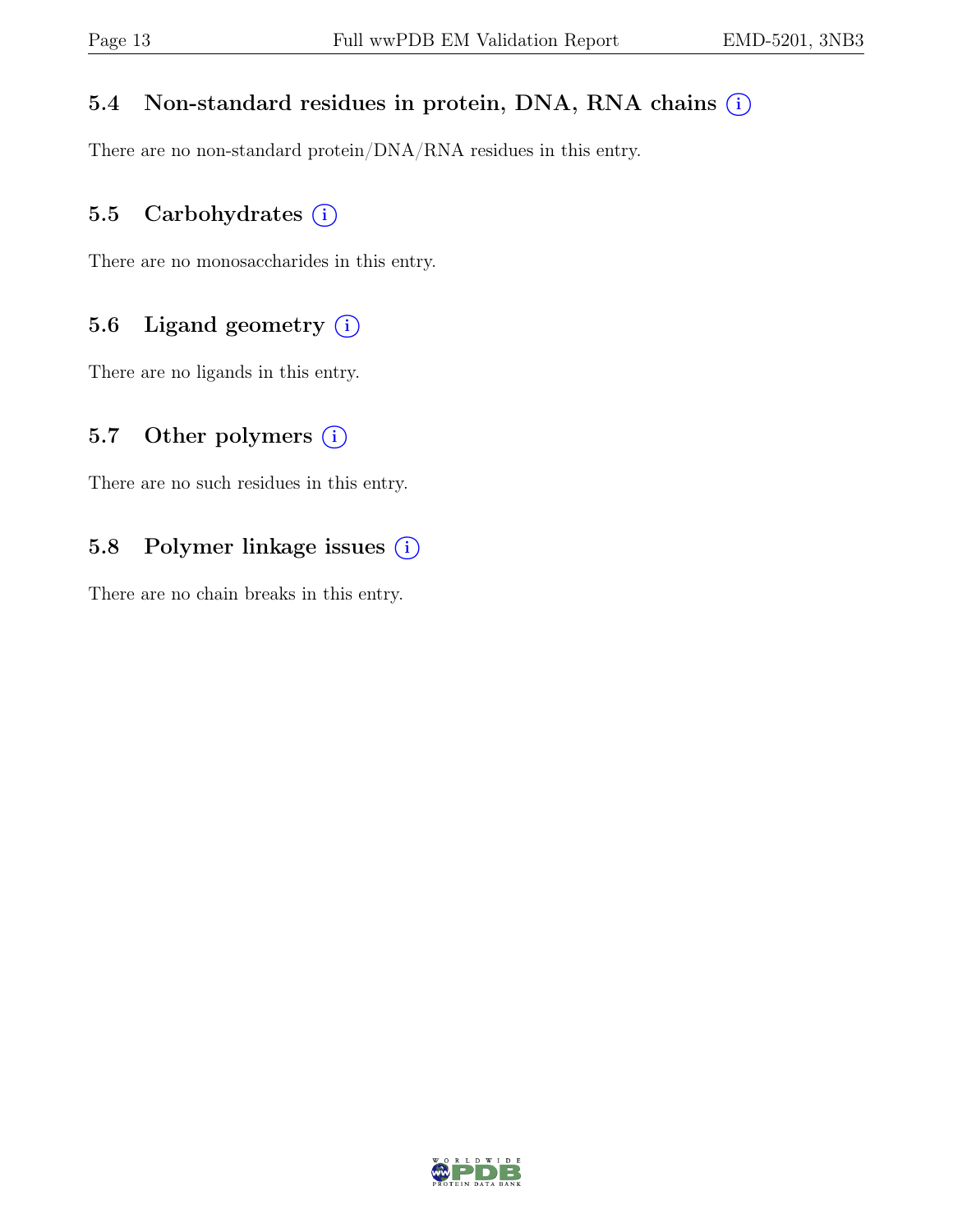## 6 Map visualisation  $(i)$

This section contains visualisations of the EMDB entry EMD-5201. These allow visual inspection of the internal detail of the map and identification of artifacts.

No raw map or half-maps were deposited for this entry and therefore no images, graphs, etc. pertaining to the raw map can be shown.

## 6.1 Orthogonal projections  $(i)$

#### 6.1.1 Primary map



The images above show the map projected in three orthogonal directions.

### 6.2 Central slices  $(i)$

#### 6.2.1 Primary map



X Index: 100 Y Index: 100 Z Index: 100





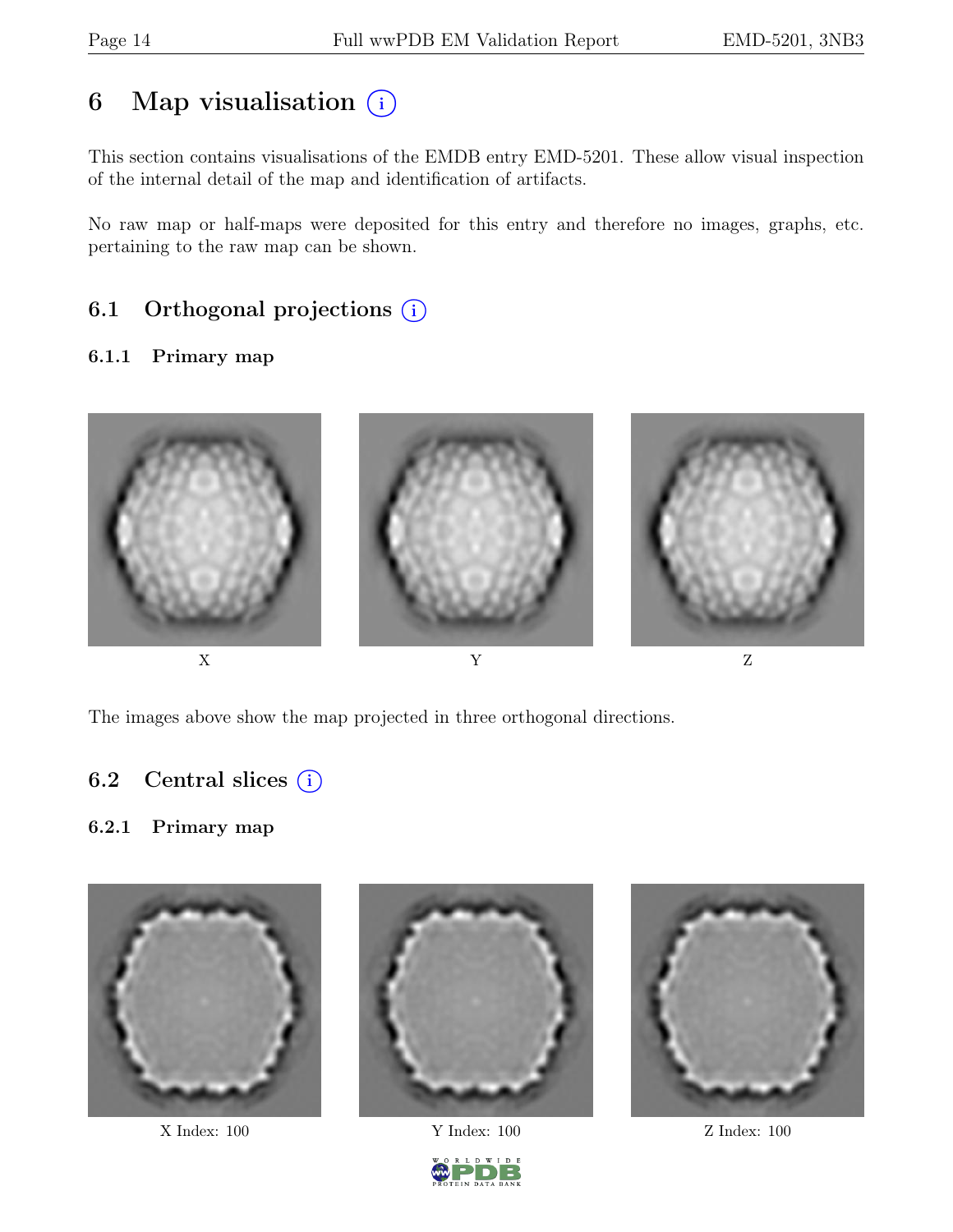The images above show central slices of the map in three orthogonal directions.

### 6.3 Largest variance slices  $(i)$

#### 6.3.1 Primary map



X Index: 128 Y Index: 128 Z Index: 128

The images above show the largest variance slices of the map in three orthogonal directions.

### 6.4 Orthogonal surface views  $(i)$

#### 6.4.1 Primary map



The images above show the 3D surface view of the map at the recommended contour level 1.25. These images, in conjunction with the slice images, may facilitate assessment of whether an appropriate contour level has been provided.

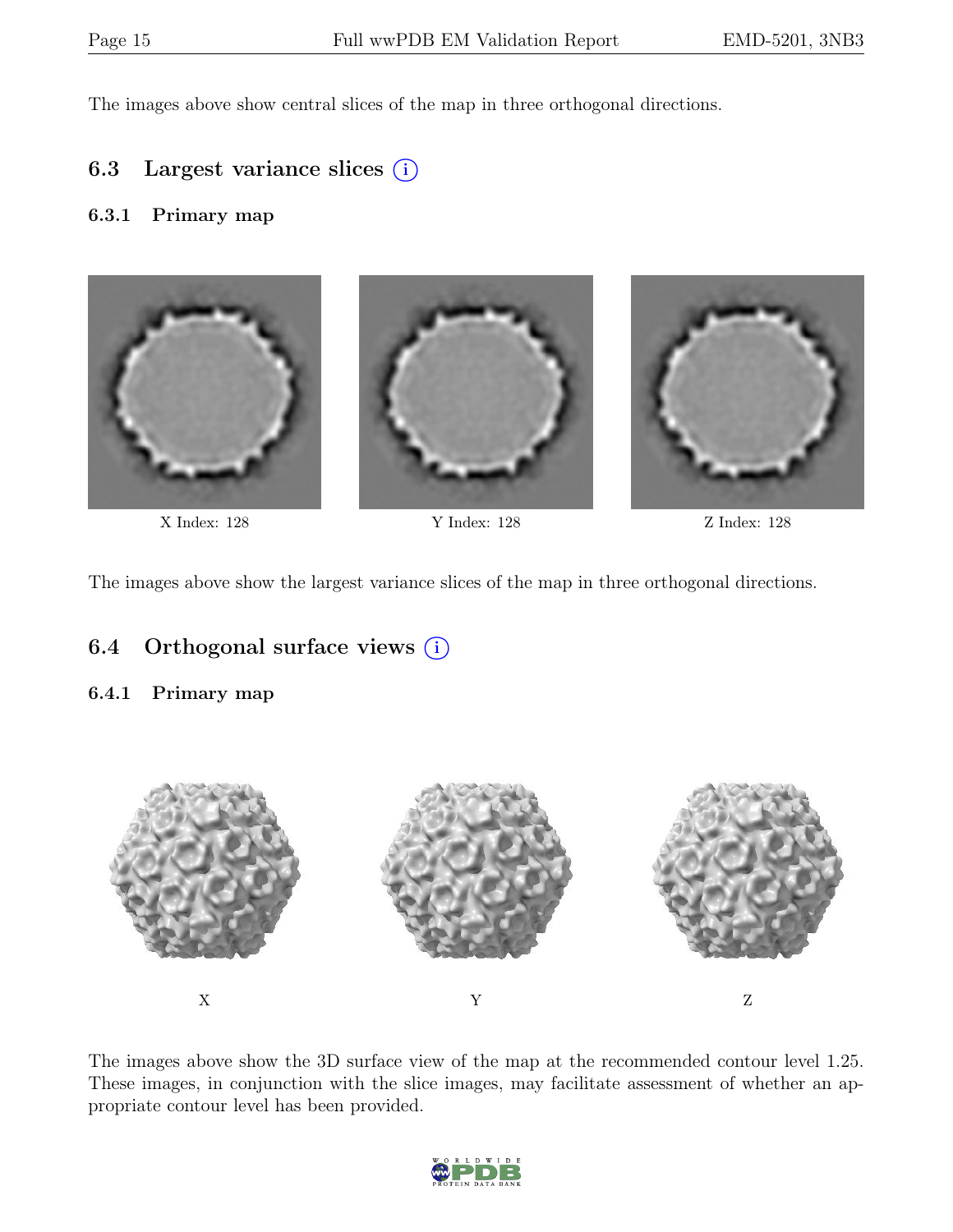## 6.5 Mask visualisation  $(i)$

This section was not generated. No masks/segmentation were deposited.

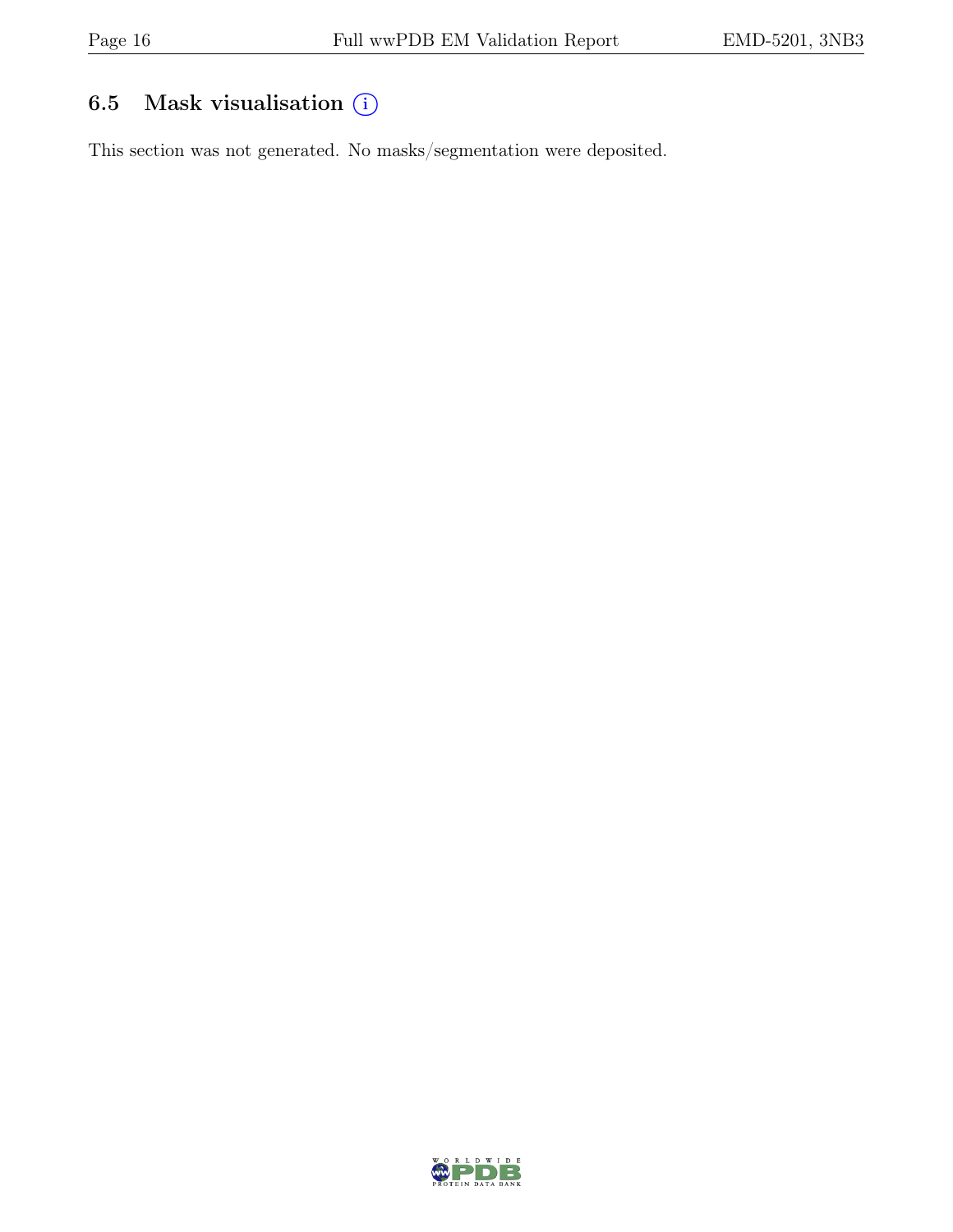## 7 Map analysis (i)

This section contains the results of statistical analysis of the map.

## 7.1 Map-value distribution  $(i)$



The map-value distribution is plotted in 128 intervals along the x-axis. The y-axis is logarithmic. A spike in this graph at zero usually indicates that the volume has been masked.

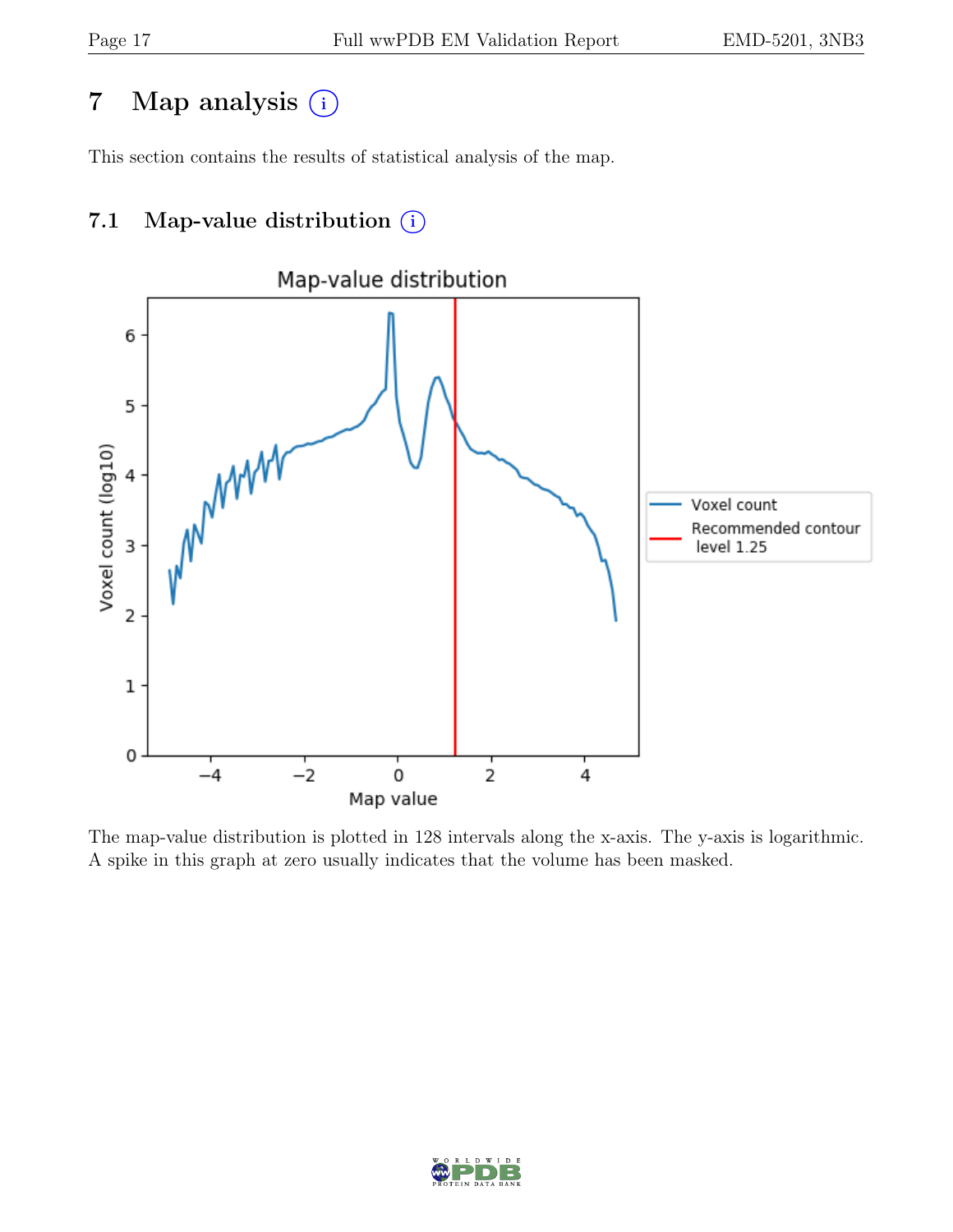## 7.2 Volume estimate  $(i)$



The volume at the recommended contour level is  $32614 \text{ nm}^3$ ; this corresponds to an approximate mass of 29461 kDa.

The volume estimate graph shows how the enclosed volume varies with the contour level. The recommended contour level is shown as a vertical line and the intersection between the line and the curve gives the volume of the enclosed surface at the given level.

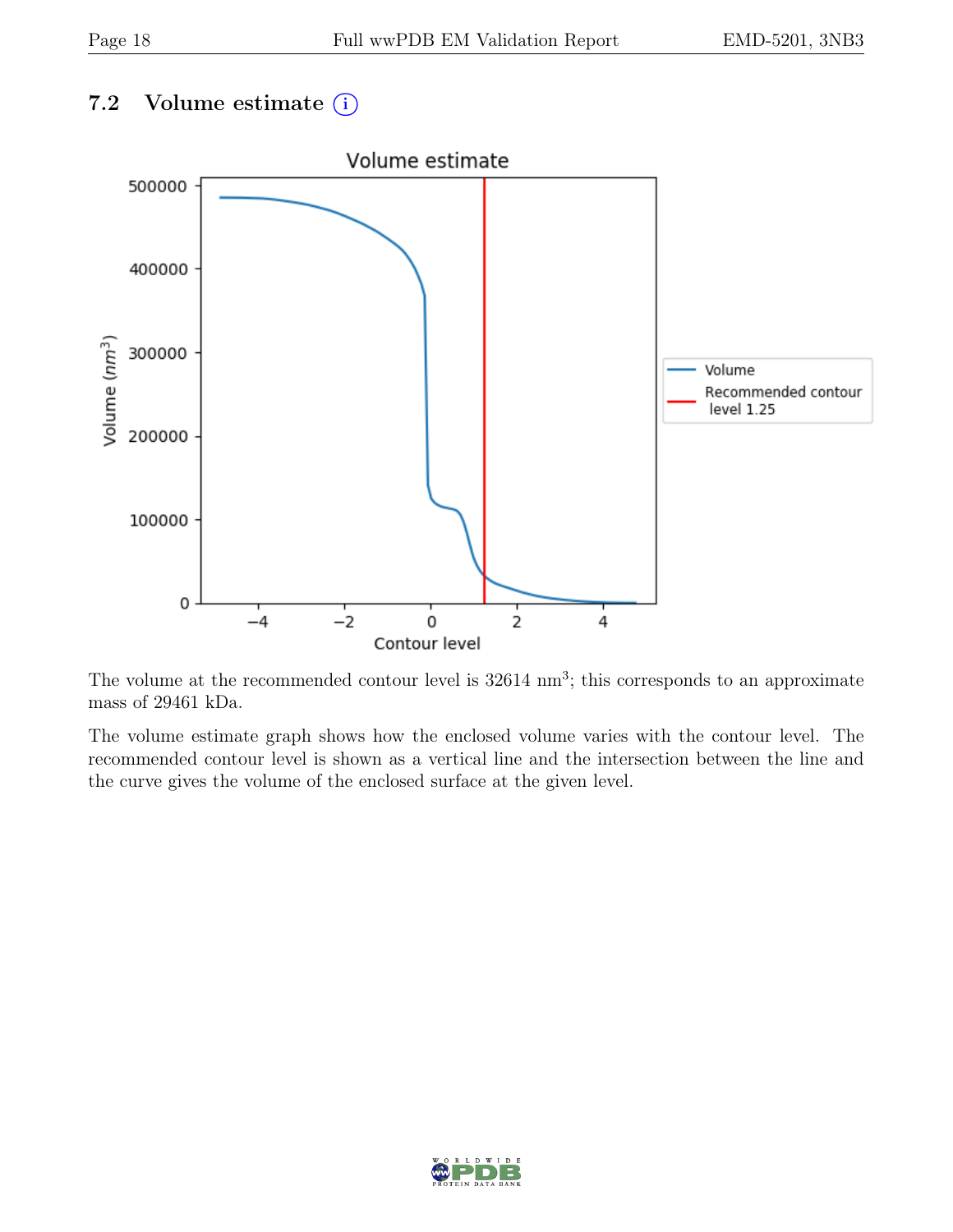## 7.3 Rotationally averaged power spectrum  $(i)$



\*Reported resolution corresponds to spatial frequency of 0.053 Å<sup>-1</sup>

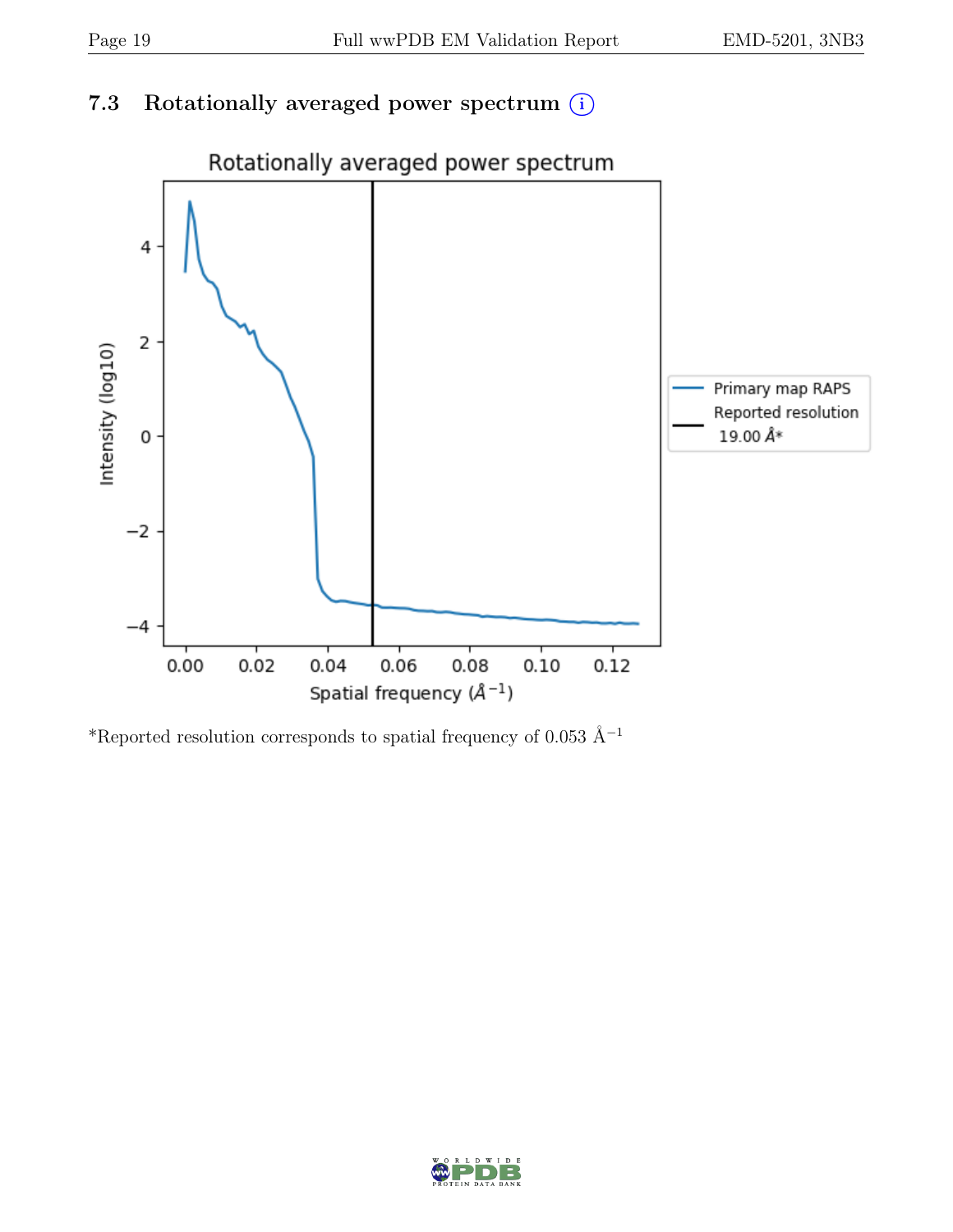# 8 Fourier-Shell correlation  $\bigcirc$

This section was not generated. No FSC curve or half-maps provided.

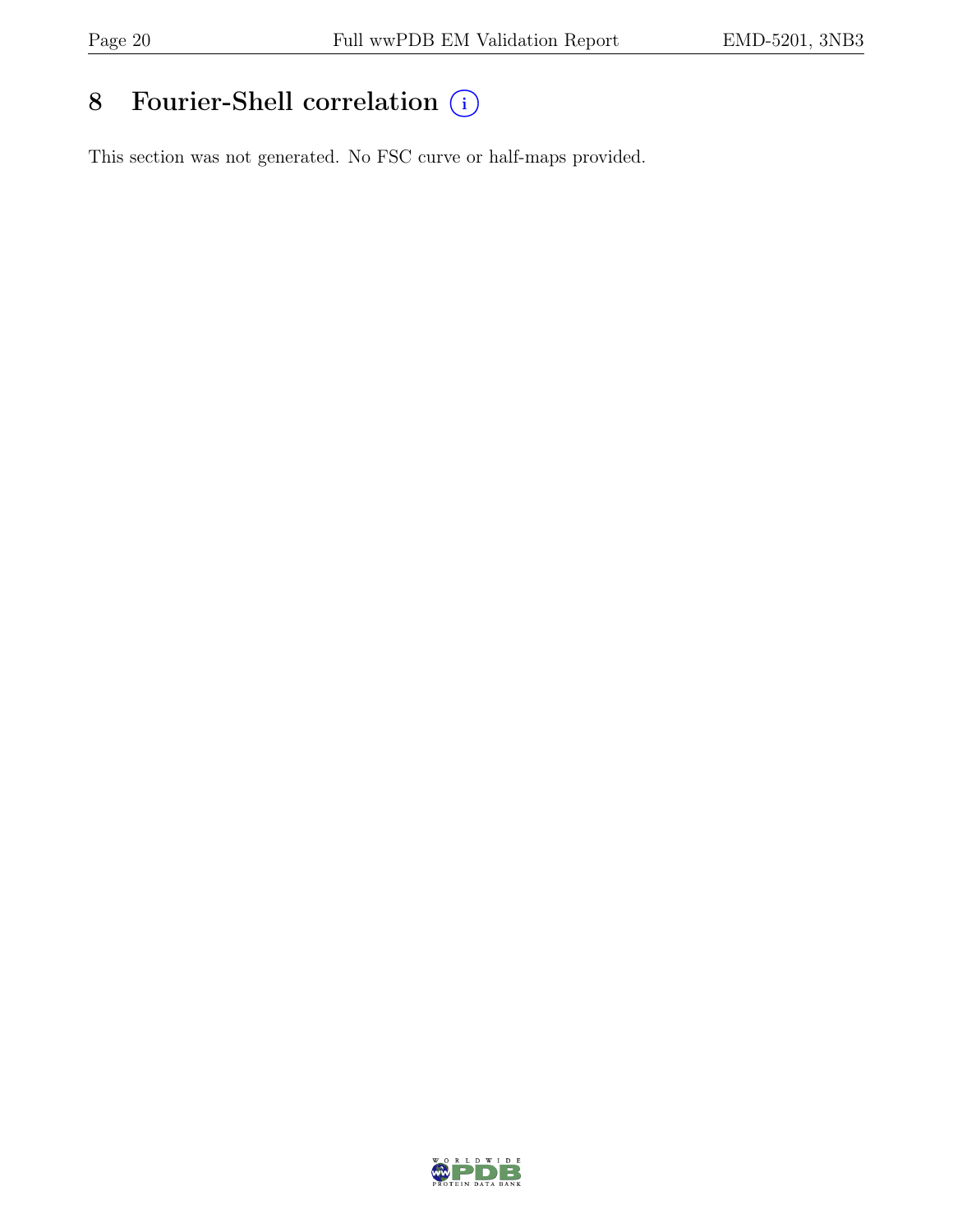## 9 Map-model fit  $(i)$

This section contains information regarding the fit between EMDB map EMD-5201 and PDB model 3NB3. Per-residue inclusion information can be found in section [3](#page-3-0) on page [4.](#page-3-0)

## 9.1 Map-model overlay (i)



The images above show the 3D surface view of the map at the recommended contour level 1.25 at 50% transparency in yellow overlaid with a ribbon representation of the model coloured in blue. These images allow for the visual assessment of the quality of fit between the atomic model and the map.